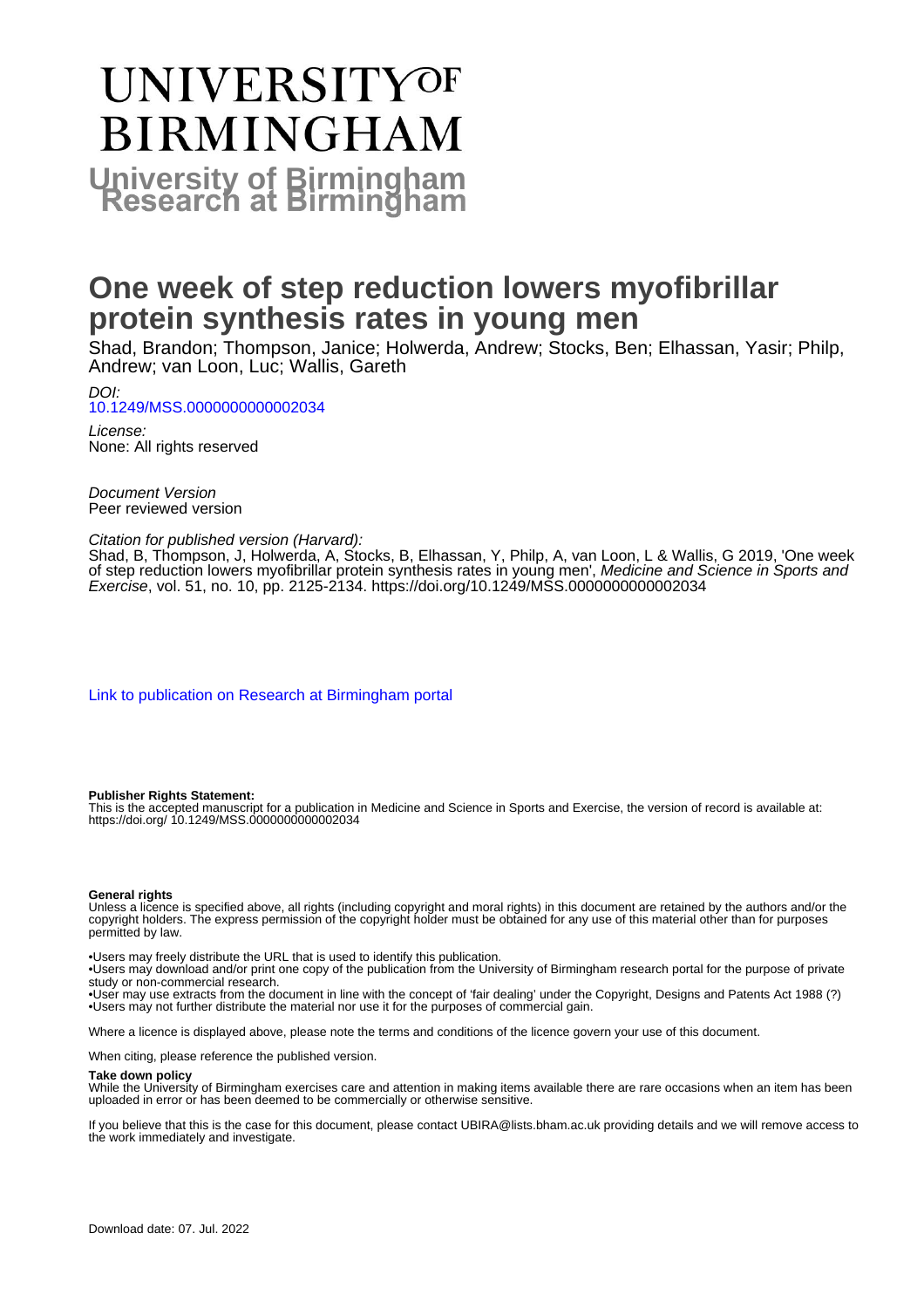| $\mathbf{1}$   | One week of step reduction lowers myofibrillar protein synthesis rates in young men                                                   |  |  |
|----------------|---------------------------------------------------------------------------------------------------------------------------------------|--|--|
| $\overline{2}$ |                                                                                                                                       |  |  |
| 3              | Brandon J. Shad <sup>1</sup> , Janice L. Thompson <sup>1</sup> , Andrew M. Holwerda <sup>2</sup> , Ben Stocks <sup>1</sup> , Yasir S. |  |  |
| $\overline{4}$ | Elhassan <sup>3,4</sup> , Andrew Philp <sup>5</sup> , Luc J.C. van Loon <sup>2</sup> and Gareth A. Wallis <sup>1*</sup>               |  |  |
| 5              |                                                                                                                                       |  |  |
| 6              | <sup>1</sup> School of Sport, Exercise and Rehabilitation Sciences, University of Birmingham,                                         |  |  |
| $\overline{7}$ | Birmingham, United Kingdom                                                                                                            |  |  |
| 8              | <sup>2</sup> Department of Human Biology, NUTRIM School of Nutrition and Translational Research in                                    |  |  |
| $9\,$          | Metabolism, Maastricht University Medical Centre, Maastricht, The Netherlands                                                         |  |  |
| 10             | <sup>3</sup> Institute of Metabolism and Systems Research, University of Birmingham, Birmingham,                                      |  |  |
| 11             | <b>United Kingdom</b>                                                                                                                 |  |  |
| 12             | <sup>4</sup> Centre for Endocrinology, Diabetes and Metabolism, Birmingham Health Partners,                                           |  |  |
| 13             | Birmingham, United Kingdom.                                                                                                           |  |  |
| 14             | ${}^{5}$ Diabetes & Metabolism Division, Garvan Institute of Medical Research, Sydney, New South                                      |  |  |
| 15             | Wales, Australia.                                                                                                                     |  |  |
| 16             |                                                                                                                                       |  |  |
| 17             | <b>Running title:</b> Step reduction and muscle protein synthesis                                                                     |  |  |
| 18             |                                                                                                                                       |  |  |
| 19             | *Corresponding author:                                                                                                                |  |  |
| 20             | Dr Gareth A. Wallis                                                                                                                   |  |  |
| 21             | School of Sport, Exercise and Rehabilitation Sciences                                                                                 |  |  |
| 22             | University of Birmingham                                                                                                              |  |  |
| 23             | Edgbaston, B15 2TT, UK.                                                                                                               |  |  |
| 24             | Phone: +44(0) 121 414 4129                                                                                                            |  |  |

Email: g.a.wallis@bham.ac.uk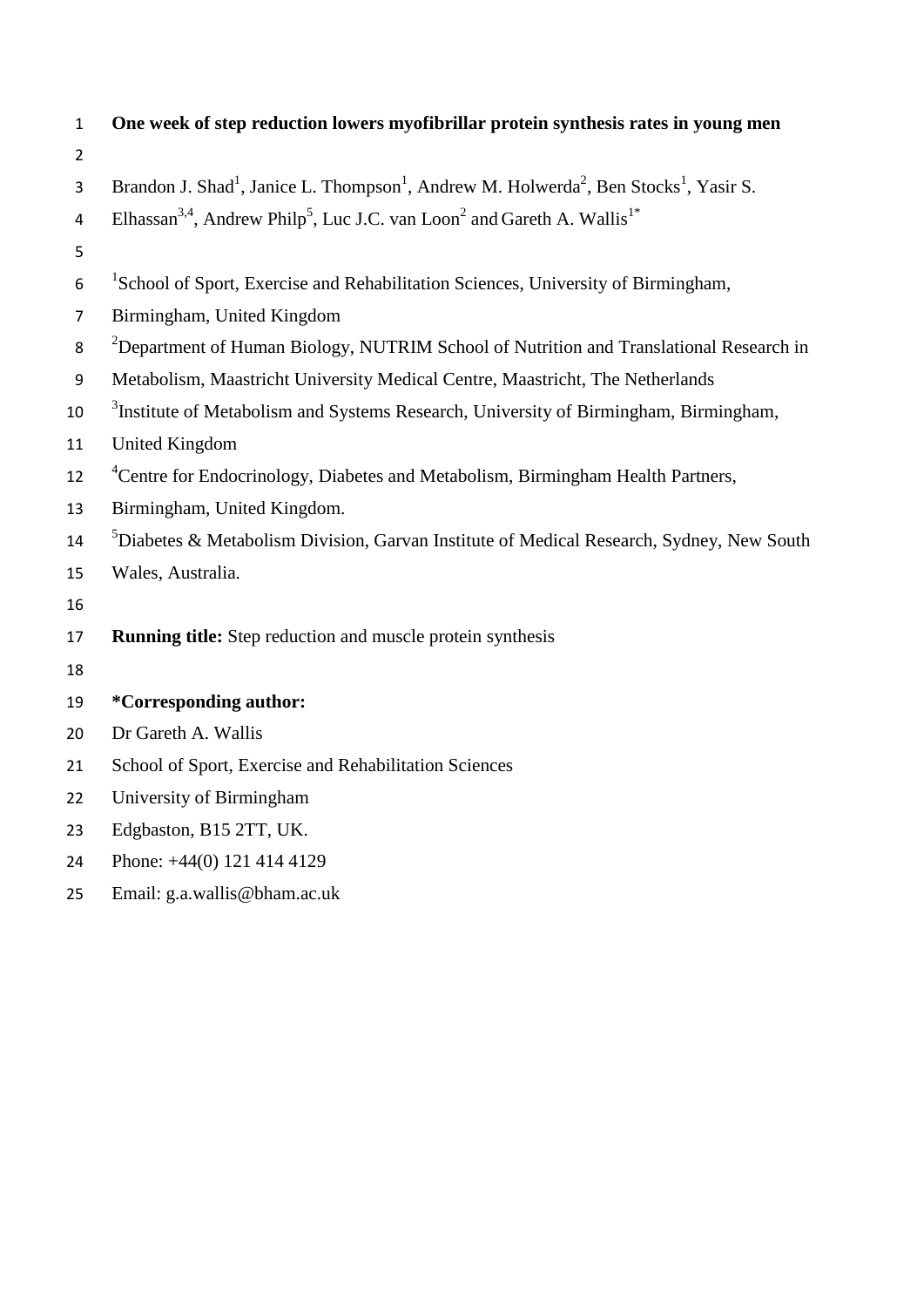#### **ABSTRACT**

 PURPOSE: Across the lifespan, physical activity levels decrease and time spent sedentary typically increases. However, little is known about the impact that these behavioural changes have on skeletal muscle mass regulation. The primary aim of this study was to use a step reduction model to determine the impact of reduced physical activity and increased sedentary time on daily myofibrillar protein synthesis rates in healthy young men. METHODS: Eleven 32 men (22 $\pm$ 2 y) completed 7 days of habitual physical activity (HPA) followed by 7 days of step reduction (SR). Myofibrillar protein synthesis rates were determined during HPA and SR 34 using the deuterated water  $({}^{2}H_{2}O)$  method combined with the collection of skeletal muscle biopsies and daily saliva samples. Gene expression of selected proteins related to muscle mass regulation and oxidative metabolism were determined via real time RT-qPCR. RESULTS: Daily step count was reduced by approximately 91% during SR (from 38 13054 $\pm$ 2763 to 1192 $\pm$ 330 steps·d<sup>-1</sup>; P<0.001) and this led to an increased contribution of 39 sedentary time to daily activity  $(73\pm6 \text{ to } 90\pm3\%; P<0.001)$ . Daily myofibrillar protein 40 synthesis decreased by approximately 27% from 1.39 $\pm$ 0.32 % $\cdot$ d<sup>-1</sup> during HPA to 1.01 $\pm$ 0.38 41 % $\cdot d^{-1}$  during SR (P<0.05). MAFbx and myostatin mRNA expression were up-regulated whereas mTOR, p53 and PDK4 mRNA expression were down-regulated following SR (P<0.05). CONCLUSION: One week of reduced physical activity and increased sedentary time substantially lowers daily myofibrillar protein synthesis rates in healthy young men.

**KEY WORDS: S**keletal muscle, physical activity, inactivity, sedentary.

- 
-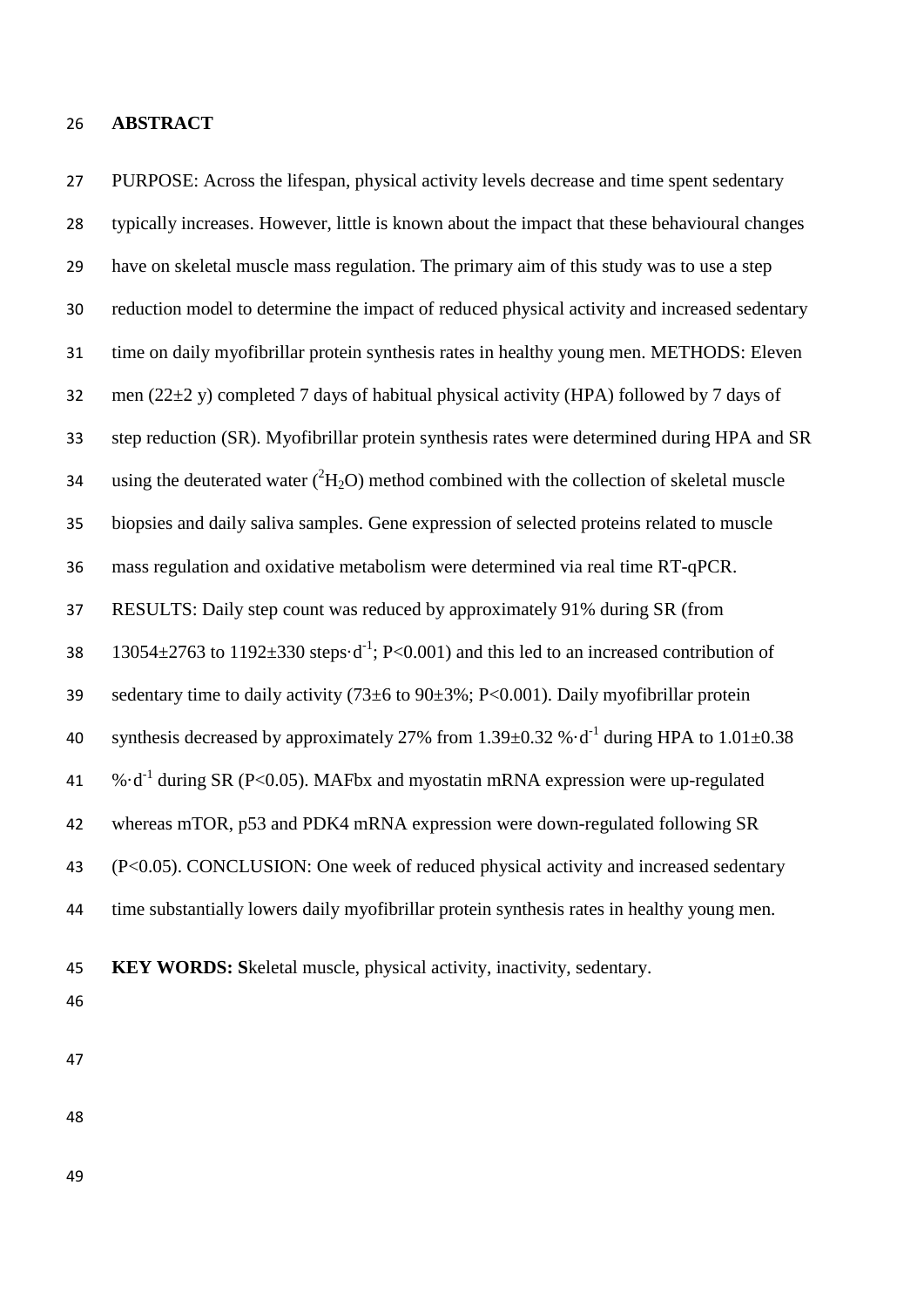#### **INTRODUCTION**

 Skeletal muscle mass, physical function and metabolic health progressively decline with advancing age. This could be attributed to the gradual reduction in levels of physical activity and/or the increase in sedentary behaviour that typically occurs across the lifespan (1). The importance of physical activity in maintaining skeletal muscle mass and function is well appreciated and recent evidence has implicated sedentariness, distinct from physical activity, as a risk factor for age-related loss of skeletal muscle mass and strength (2). However, the physiological processes which may contribute to the negative consequences of physical inactivity and sedentary behaviour on skeletal muscle mass and function are relatively unknown.

 Skeletal muscle mass is governed by overall protein balance, which is determined by rates of muscle protein synthesis and breakdown. Any loss of muscle mass must be explained by an overall negative protein balance (i.e., muscle protein breakdown must exceed muscle protein synthesis). Extreme muscle disuse (i.e., bed rest or limb immobilization), where voluntary muscular contractile activity is essentially removed, results in substantial loss of skeletal muscle mass (3, 4). This is associated with reductions in postabsorptive muscle protein synthesis rates and the development of 'anabolic resistance'; that is, a reduced stimulation of postprandial muscle protein synthesis (3). On the other hand, the impact of disuse on muscle protein breakdown rates in humans is poorly defined. Whilst disuse models provide invaluable information on the impact of severe muscle unloading, their extreme nature may not accurately reflect typical physically inactive and sedentary lifestyles (5).

 Step reduction has been proposed as a model to more accurately examine the underlying physiology of physically inactive and sedentary individuals and also explore the physiological changes that occur when inactivity is enforced by injury, illness and/or other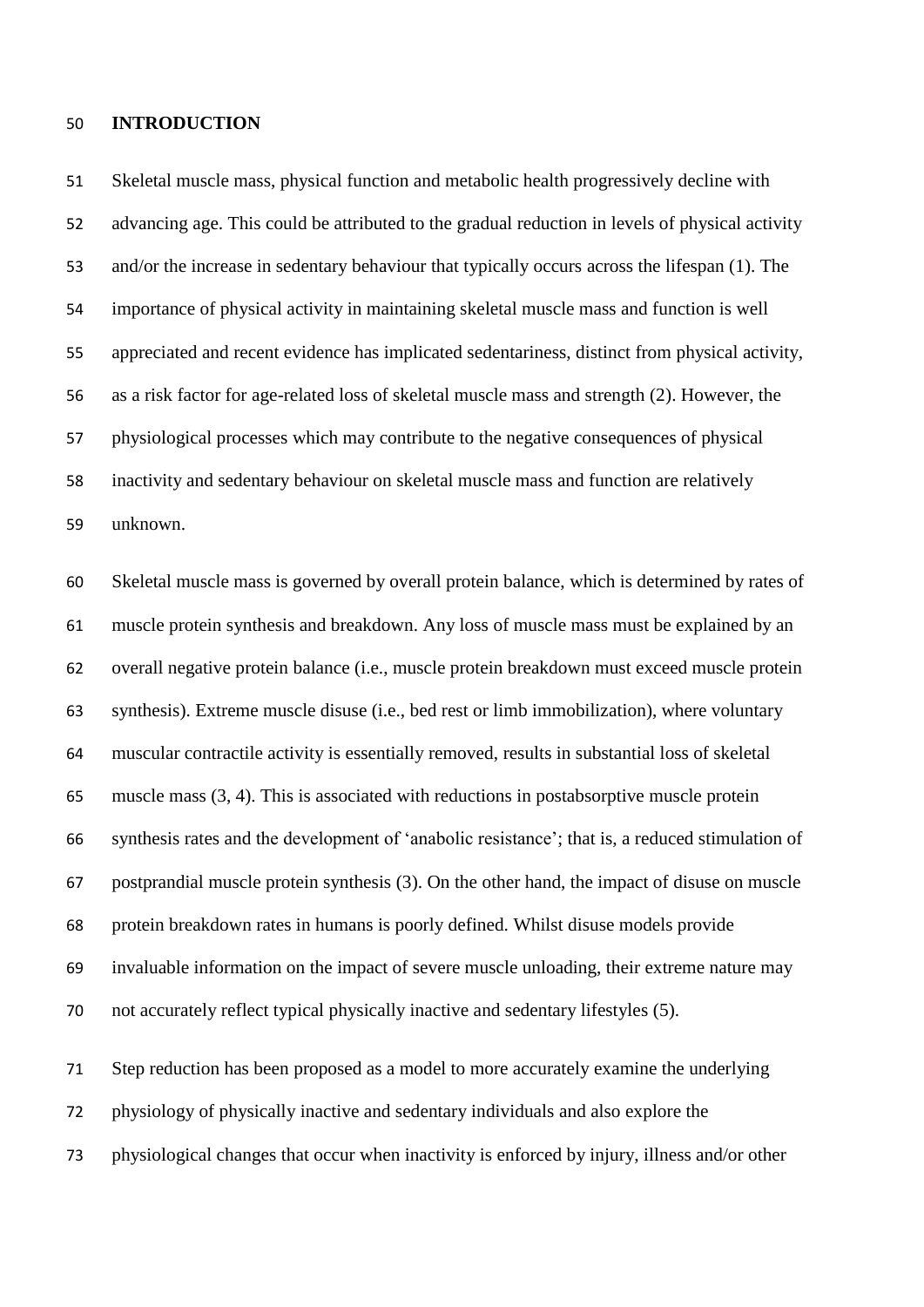significant life events (5-7). Step reduction has been shown to reduce insulin sensitivity (8, 9), but few studies have evaluated its impact on skeletal muscle mass regulation. Breen and colleagues reported reduced postprandial myofibrillar protein synthesis rates following 14 days of step reduction in older, overweight individuals (10). These findings are supported by more recent data showing reduced integrated myofibrillar protein synthesis rates throughout a two-week period of step reduction in older, overweight adults (11).

 While these findings are important, there are currently no data available on muscle protein synthesis rates over shorter periods of time typically associated with recovery from injury 82 and/or acute illness (i.e.,  $\leq$  one week). The above studies also describe responses in older, overweight individuals, but young and older individuals have distinct responses to muscle disuse (12, 13). The influence of step reduction on skeletal muscle mass regulation in young individuals has yet to be studied but is important to characterize to enhance our understanding of the impact of reduced physical activity and increased sedentary behaviour on skeletal muscle mass regulation at various stages across the lifespan.

 Accordingly, the primary purpose of the present study was to use the step reduction model to determine the impact of short-term reduced physical activity and increased sedentary time on 90 myofibrillar protein synthesis rates in healthy young men. The deuterated water  $({}^{2}H_{2}O)$  approach was used as it allows myofibrillar protein synthesis rates to be measured under free- living conditions over time frames where quantifiable changes in muscle mass are unlikely to occur, providing important insight into longer-term muscle mass regulation (14-16). It was hypothesized that one week of reduced physical activity and increased sedentary time would reduce daily myofibrillar protein synthesis rates.

#### **METHODS**

*Participants and ethical approval*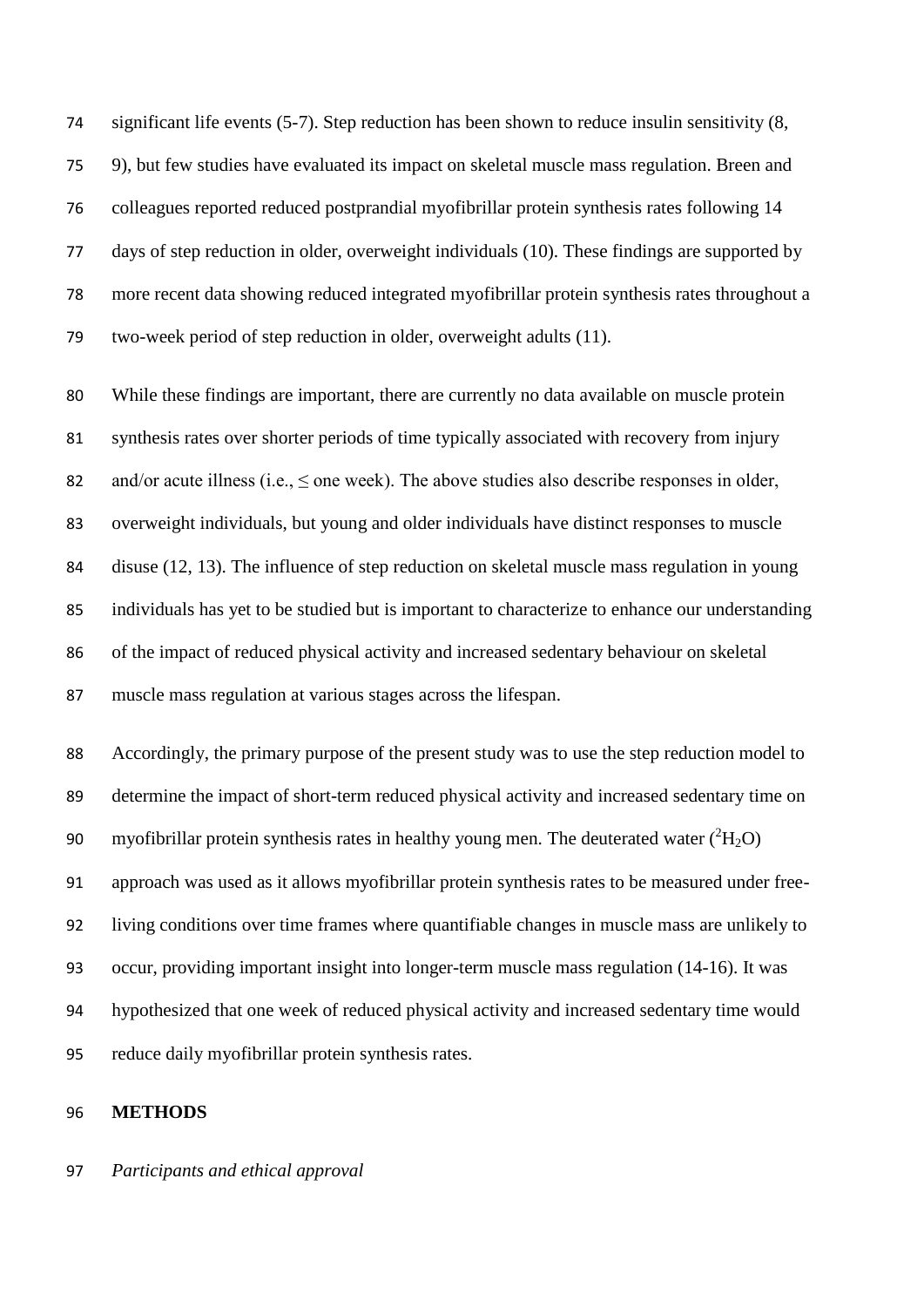Eleven healthy young men participated in the present study which took place between June 2016 and February 2018. All participants were recreationally active and self-reported 100 engaging in structured physical activity  $\geq$  3 times/week for  $>$  6 months prior to inclusion. Five of the participants reported undertaking only aerobic-based exercise, four of the participants reported undertaking only resistance-based exercise and two of the participants reported undertaking both aerobic and resistance-based exercise. None of the participants were competitive endurance and/or power athletes. The participants' baseline characteristics are presented in **Table 1**. Prior to providing informed written consent, each volunteer was informed of the experimental procedures and potential risks associated with the experimental intervention. Participants were screened prior to inclusion in the study and deemed healthy based on their responses to a general health questionnaire. Exclusion criteria included being a 109 current or recent (last 6 months) smoker, hypertensive  $(\geq 140/90 \text{ mmHg})$ , diagnosed with diabetes and/or suffering from a recent injury. Participants deemed eligible were 111 subsequently fitted with an  $\text{ActivPAL3}^{\text{TM}}$  accelerometer (see *Accelerometry* section below) 112 for 7 days to objectively assess daily step count. Any individual completing  $\langle 7000 \text{ steps} \cdot d^{-1}$  was excluded from participating in the study. The study was approved by the National Research Ethics Service Committee West Midlands, Edgbaston, United Kingdom (Reference: 16/WM/0011) and conformed to standards for the use of human participants in research as outlined in the Declaration of Helsinki. The intervention was registered at clinicaltrials.gov 117 prior to data collection (Identifier: NCT02624011).

*Study overview*

119 An overview of the study is presented in **Figure 1**. Following an initial  ${}^{2}H_{2}O$  dosing day (day

120 -2) and one maintenance day (see <sup>2</sup>H<sub>2</sub>O dosing protocol section below), participants

completed 7 days of habitual physical activity (HPA) followed by 7 days of step reduction

(SR). For the first 7 days, participants were instructed to maintain their habitual physical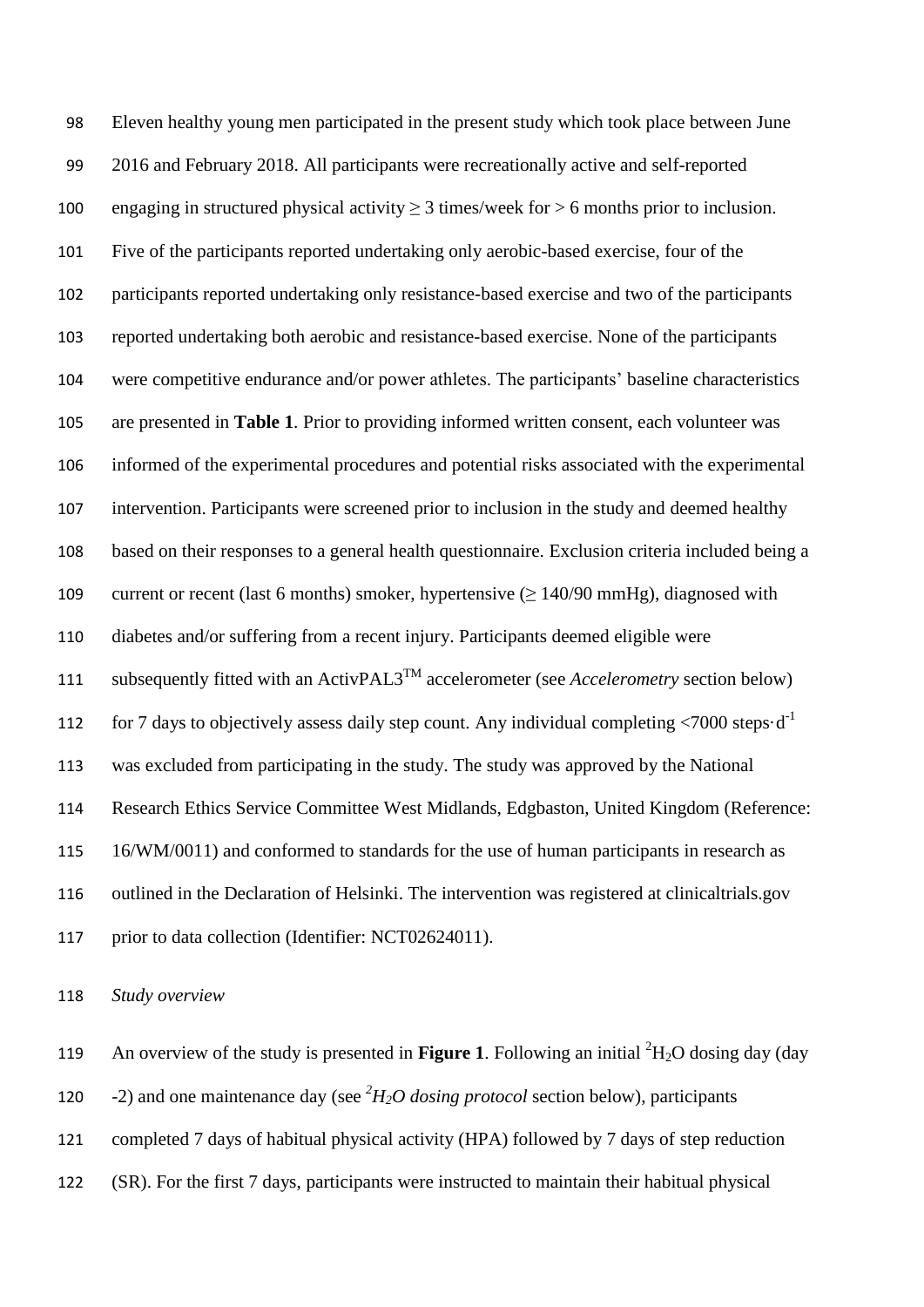activity levels (i.e., regular ambulation and structured physical activity). During SR, 124 participants were instructed to reduce their step count to  $\sim$ 1500 steps $\cdot$ d<sup>-1</sup>, be as sedentary as possible and refrain from any form of structured physical activity for the remaining 7 days. A target daily step count of  $\sim$ 1500 steps $\cdot$ d<sup>-1</sup> was set during SR as large-scale global data suggest 127 that the average daily step count for adults is <5000 steps $\cdot d^{-1}$  (17). An ActivPAL3<sup>TM</sup> accelerometer (see *Accelerometry* section below) was worn throughout HPA and SR to 129 objectively assess physical activity levels and sedentary time. As the ActivPAL3<sup>TM</sup> accelerometer does not provide visual feedback on daily step count, participants were also provided with a pedometer during the SR period to help prevent their daily step count 132 exceeding the 1500 steps $\cdot d^{-1}$  threshold. A member of the investigative team was on call throughout the SR period to help participants with activities of daily living (e.g., food shopping) that were not practical within the step count parameters set out. Weighed 4-day food diaries were completed during HPA and SR (see *Dietary intake* section below). Muscle biopsies were collected on days 0, 7 and 14, saliva samples were collected daily and an oral glucose tolerance test (OGTT) was conducted on days 7 and 14.

#### *Experimental visits*

 On the morning of day 0, participants arrived at the laboratory at 08:00 in a fasted state from 22:00 the evening before. After voiding, participants were weighed in light clothing to the nearest 0.1 kg (OHaus, Champ II scales, USA) and height measured to the nearest centimetre (Stadiometer, Seca, UK). Body composition (whole-body fat-free mass and body fat percentage) was subsequently determined by dual-energy X-ray absorptiometry (DXA, 144 Discovery QDR W series; Hologic). Following the DXA scan, a saliva sample (see  ${}^{2}H_{2}O$  *dosing protocol* section below) was obtained before collection of a muscle biopsy from the *vastus lateralis* muscle. Muscle biopsies were collected using the Bergström needle technique with manual suction under local anaesthesia (1% lidocaine). Muscle biopsy samples were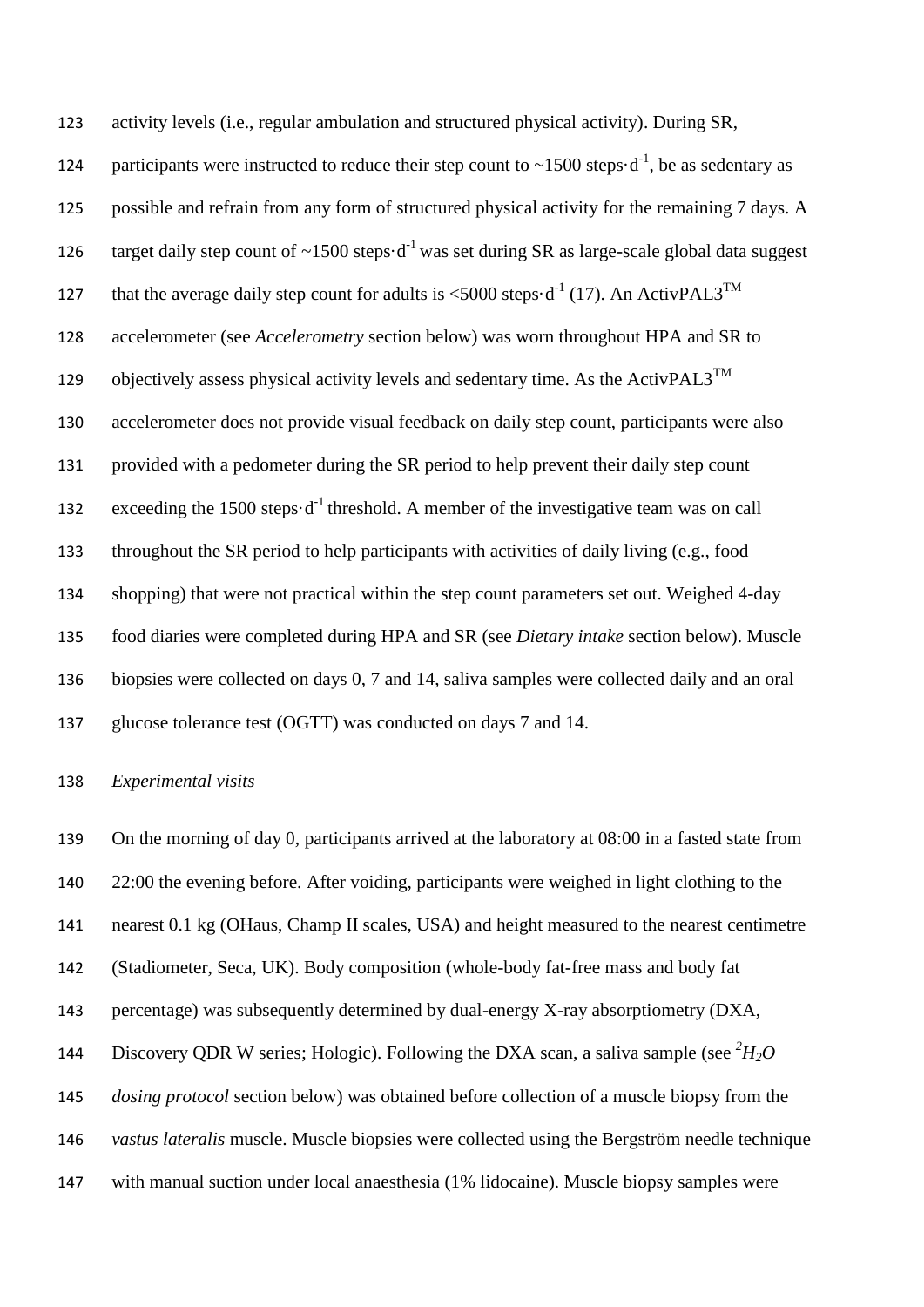blotted and any visible fat, blood or connective tissue removed before snap freezing in liquid nitrogen and storing at -80°C for later analysis. Subsequent muscle biopsies (days 7 and 14) were taken from separate incisions in an alternating pattern between legs. Participants then 151 consumed a single maintenance bolus of  ${}^{2}H_{2}O$  (see  ${}^{2}H_{2}O$  dosing protocol section below) 152 before being fitted with an ActivPAL3<sup>TM</sup> accelerometer prior to leaving the laboratory. Following 7 days of HPA, participants returned to the laboratory at 08:00 on day 7, again in a fasted state from 22:00 the evening before. Participants were weighed prior to insertion of a 20G cannula into an antecubital vein to allow for repeated blood sampling during the OGTT. A saliva sample was subsequently obtained before collection of the second muscle biopsy. Following the muscle biopsy, a baseline blood sample was then drawn before participants completed an OGTT. Participants consumed 75 g dextrose as a 25% solution with subsequent blood samples drawn at 30, 60, 90 and 120 minutes to assess postprandial blood glucose, insulin and non-esterified fatty acid (NEFA) concentration responses. Blood samples were collected into EDTA-containing Vacutainers (BD, New Jersey, USA) prior to centrifugation at 1500 g for 15 minutes at 4°C. Aliquots containing plasma were stored at -80°C. Participants remained in a semi-supine position throughout the OGTT and once completed, 164 consumed a single maintenance bolus of  ${}^{2}H_{2}O$  before leaving the laboratory. Following 7 days of SR, participants arrived at 08:00 in a fasted state for the final laboratory visit (i.e., day 14) which was identical to the experimental protocol completed on day 7.

*2 H2O dosing protocol*

168 The  ${}^{2}H_{2}O$  dosing protocol consisted of one dosing day and 16 maintenance days (14). On day 169 -2, participants completed a  ${}^{2}H_{2}O$  loading day. Following collection of a background saliva 170 sample, participants were provided with 8 x 50 mL boluses of 70%  ${}^{2}H_{2}O$  (Cambridge Isotope 171 Laboratories, Massachusetts, USA) to increase deuterium  $(^{2}H)$  enrichment in body water to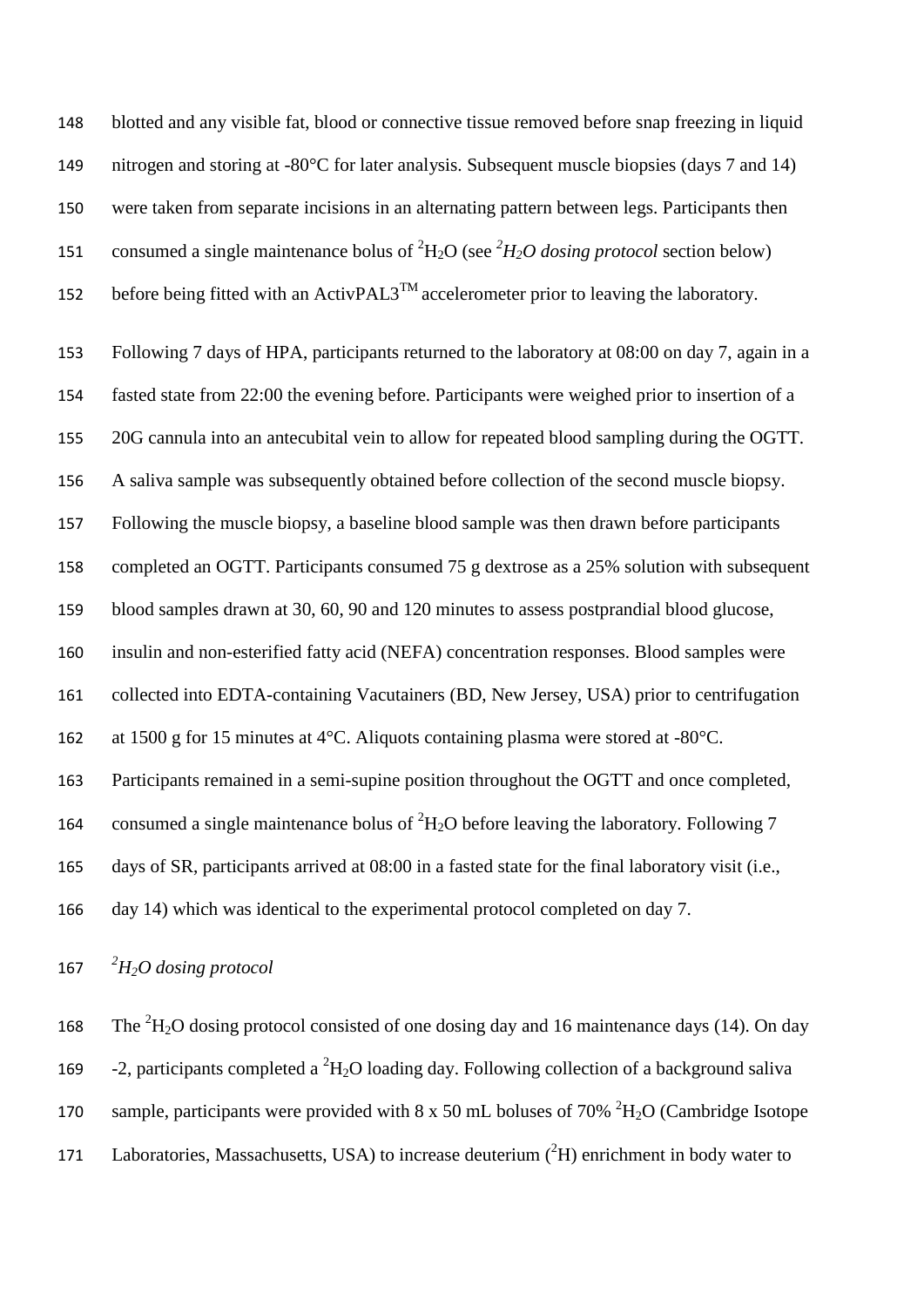0.5-1%. Approximately 60-90 minutes was allowed between each bolus to negate side effects 173 (e.g., vertigo, nausea) previously reported upon consumption of large volumes of  ${}^{2}H_{2}O$  over 174 short periods of time. The  ${}^{2}H_{2}O$  protocol was well tolerated with none of the participants reporting any adverse effects. For each subsequent day, participants were provided with a 176 daily 50 mL maintenance bolus of  ${}^{2}H_{2}O$  to consume. Participants were instructed to consume the daily bolus upon waking up to ensure consistency and minimize the risk of missed doses. The time at which each bolus was consumed was recorded and participants were instructed to bring the empty bottles back in on each laboratory visit to measure compliance. All boluses 180 were returned void, suggesting full compliance with the  ${}^{2}H_{2}O$  protocol. 181 To measure <sup>2</sup>H enrichment in body water, saliva samples were collected daily. Participants lightly chewed a cotton swab until completely saturated with saliva (~2-3 minutes). On days - 2, 0, 7 and 14, swabs were collected in the laboratory, immediately placed in a 5 mL syringe 184 and the saliva compressed into sample tubes and stored at -80°C for later analysis. On the remaining days when participants were not in the laboratory, daily saliva samples were collected at home and stored in pre-labelled falcon tubes in the fridge until the next laboratory visit where samples were stored as described above. Participants were instructed to 188 provide their saliva sample at least 2 hours following their last  ${}^{2}H_{2}O$  bolus and at least 30 minutes after their last meal or drink and to record the time at which the sample was collected.

#### 191 *Accelerometry*

192 During the screening process, participants were fitted with an  $\text{ActivPAL3}^{\text{TM}}$  accelerometer 193 (PAL Technologies Ltd., Glasgow, UK) to assess daily step count. Participants were also 194 fitted with an ActivPAL3<sup>TM</sup> accelerometer during HPA and SR to objectively assess physical 195 activity levels and sedentary time. The ActivPAL3<sup>TM</sup> accelerometer was attached to the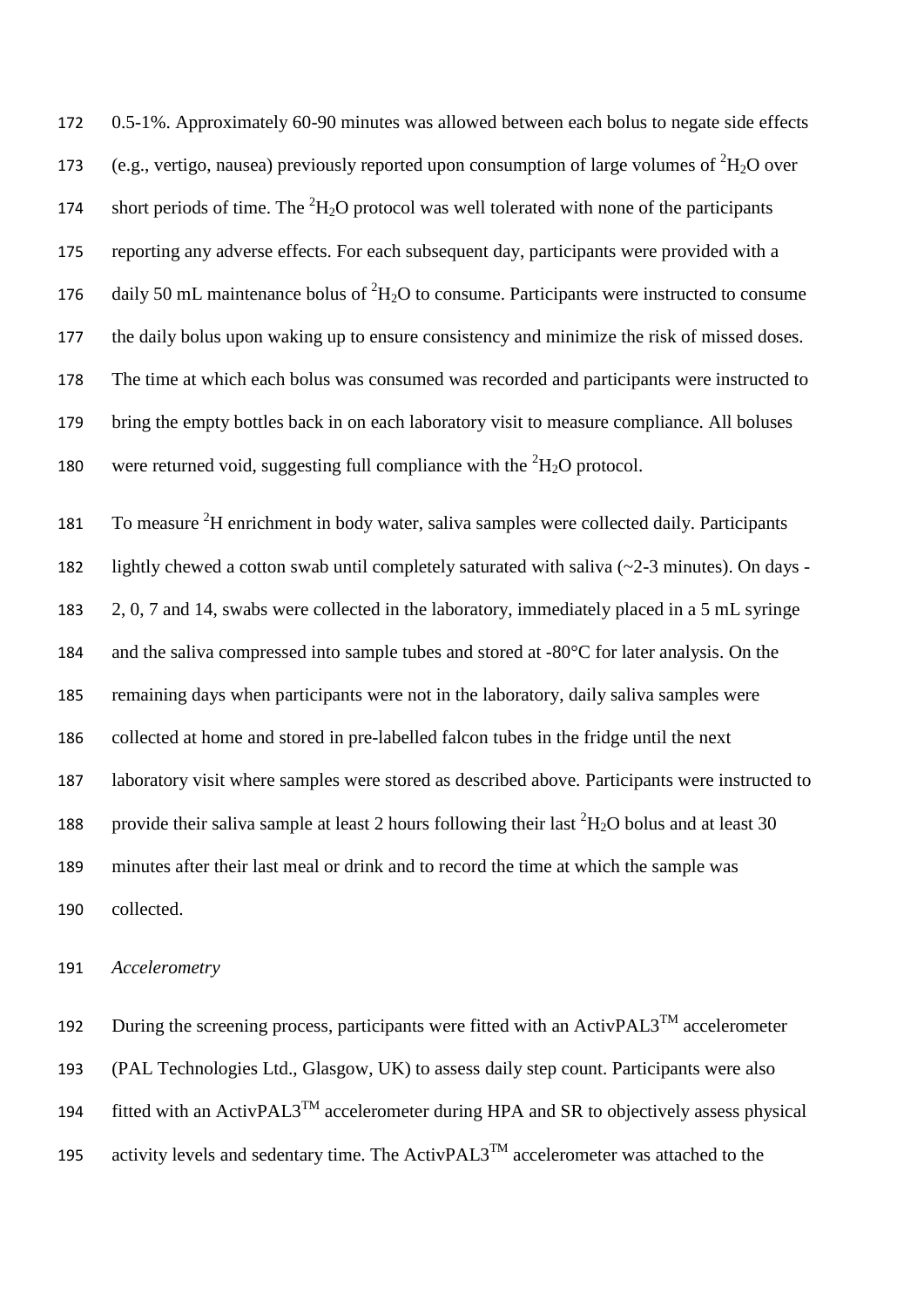anterior of the upper thigh using waterproof dressing. Participants were required to wear the accelerometer at all times except when bathing. Complete 14-day accelerometry data were obtained from all 11 participants over the experimental intervention. During the 7-day period of SR, participants were also provided with a hip-worn pedometer (Yamax Digi-Walker SW-200 200) which provided visual feedback on their step count to aid compliance with the 1500 201 steps $d^{-1}$  requirement. Daily step count from the hip-worn pedometer was recorded by participants before bed. Accelerometry data were downloaded from devices using 203 ActivPAL3<sup>TM</sup> analysis software (PAL Technologies Ltd., Glasgow, UK, v7.2.32).

*Dietary intake*

 The evening prior to each experimental visit on days 0, 7 and 14, participants received the same standardized meal (~689 kcal, providing ~55 energy% (En%) carbohydrate, ~20 En% protein, and ~25 En% fat). A weighed 4-day food diary was completed over the first 7-day period of HPA and over the second 7-day period of SR to evaluate energy and macronutrient intake. Participants were required to include two week-days and both weekend days in their recordings. Dietary records were analysed using Dietplan software (Forestfield Software Ltd., v6.70.67).

*Plasma analyses*

Plasma glucose (Glucose Oxidase kit, Instrumentation Laboratories, Cheshire, UK) and

NEFA (NEFA kit, Randox, London, UK) concentrations were analysed in duplicate using

enzymatic colorimetric assays using an ILAB 650 Clinical Chemistry Analyser

(Instrumentation Laboratory, Warrington, UK). Plasma insulin concentrations were

determined in duplicate using commercially available enzyme-linked immunosorbent assay

(ELISA) kits (Invitrogen, California, United States, KAQ1251).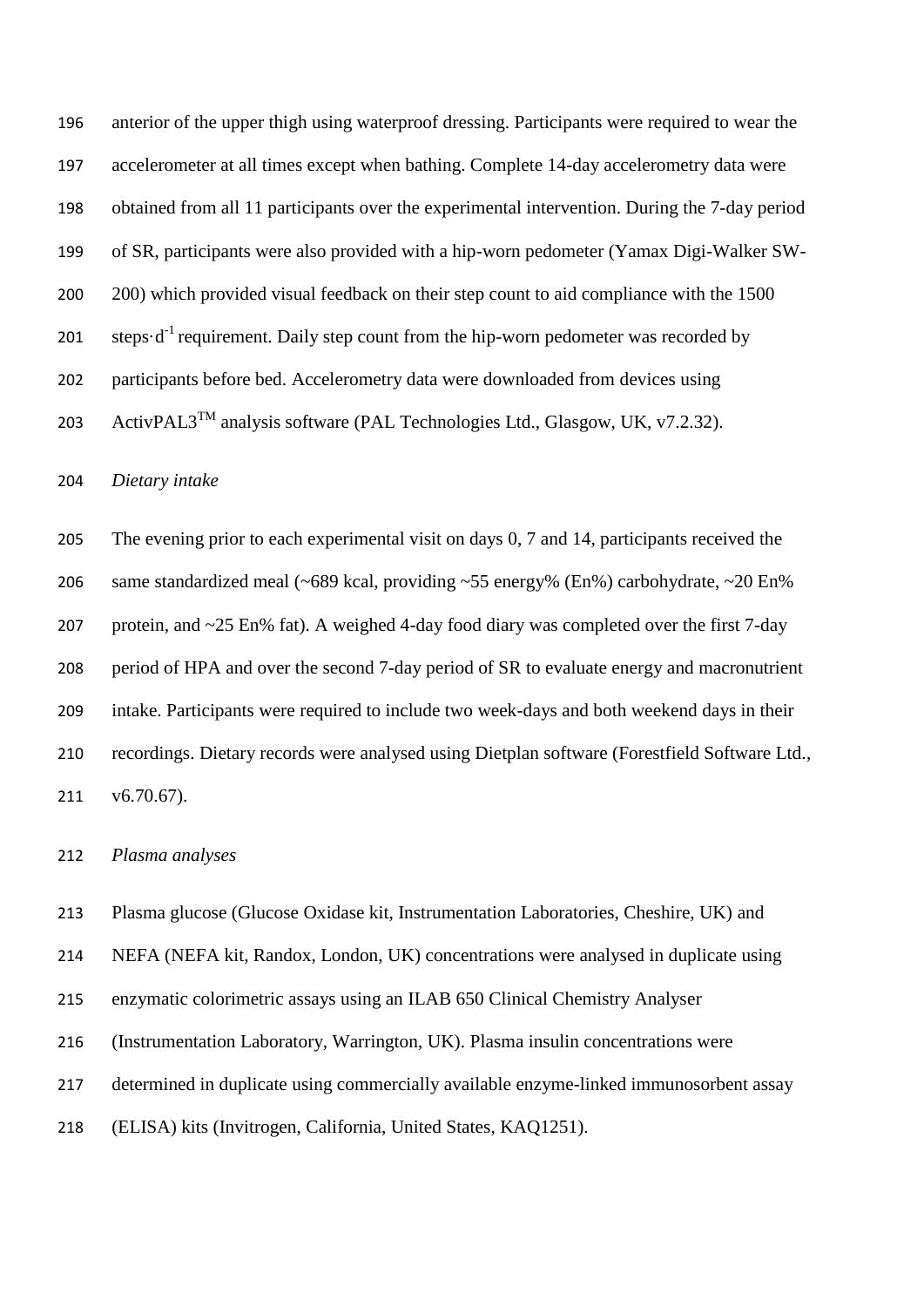# *Body water <sup>2</sup>* 219 *H enrichment*

220 Body water  ${}^{2}H$  enrichment was analysed from daily saliva samples collected throughout the 221 study as previously described (14). Briefly, samples were centrifuged at 10000 g and then 222 diluted 70-fold with ddH<sub>2</sub>O. Subsequently, small plastic cups holding 4 mg of catalyst (5 % 223 platinum on alumina, 325 mesh, Sigma-Aldrich, St. Louis, USA) were placed inside 3 mL 224 glass vials (Labco Exetainer, Labco limited, Lampeter, UK) and 300 uL of diluted saliva was 225 then added. Air in each vial was simultaneously evacuated and replaced by hydrogen gas. 226 Once prepared, the vials were left at 21  $\rm{^{\circ}C}$  for 24 hours for  $\rm{^2H}$  equilibration to occur between 227 the hydrogen gas and the saliva samples. The  ${}^{2}H$  enrichment of the hydrogen gas was then 228 measured in duplicate on a GC-C-IRMS (Micromass 205 Optima IRMS fitted with a 229 Multiprep and Gilson autoinjector, Micromass UK Limited, 206 Manchester, UK). Standard 230 regression curves were applied to assess the linearity of the mass spectrometer and to account 231 for  ${}^{2}H$  loss during equilibration.

# *Myofibrillar bound <sup>2</sup>* 232 *H-alanine enrichment*

233 For measurement of <sup>2</sup>H-alanine enrichment in the myofibrillar fractions,  $\sim$  50 mg wet muscle tissue was hand-homogenized on ice using a pestle in a standard extraction buffer (10 μL·mg) 234 235 <sup>1</sup>). The samples were then spun at 2500 g for 5 minutes at 4°C. The pellet was washed with 236 500 μL of ddH<sub>2</sub>O and centrifuged at 250 g for 10 minutes at 4<sup>o</sup>C. The myofibrillar protein 237 was solubilized by adding 1 mL of 0.3 M NaOH and heating at 50ºC for 30 minutes with 238 vortex mixing every 10 minutes. Samples were centrifuged at 9500 g for 5 minutes at 4ºC, 239 the supernatant containing the myofibrillar proteins was collected and the collagen pellet was 240 discarded. Myofibrillar proteins were precipitated by the addition of 1 mL of 1 M PCA and 241 spinning at 700 g for 10 minutes at 4 ºC. The myofibrillar protein was washed twice with 242 70% ethanol and hydrolysed overnight in 2 mL of 6 M HCL at 110°C. The free amino acids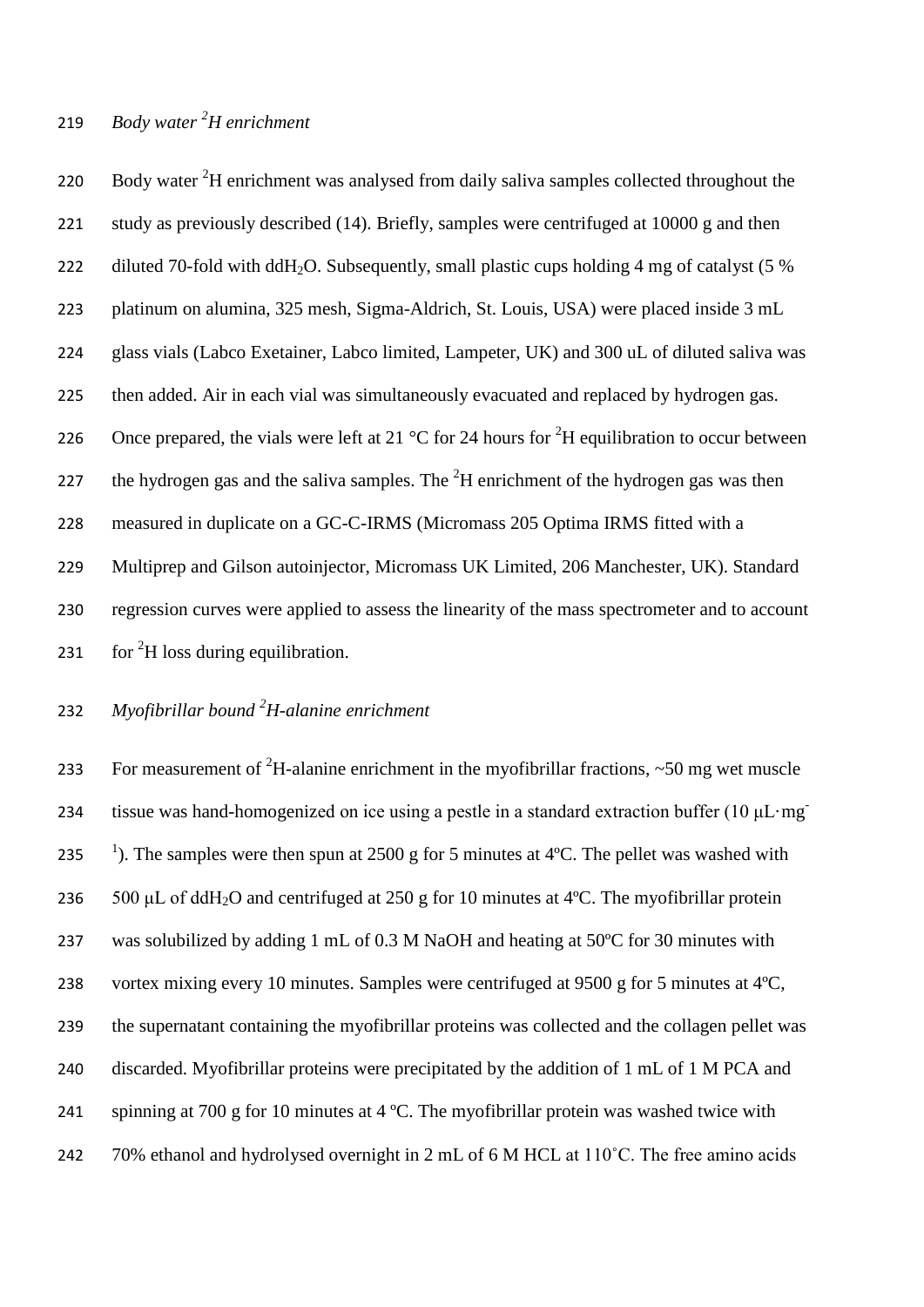from the hydrolysed myofibrillar protein pellet were dried under a nitrogen stream while 244 being heated to 120 °C. The free amino acids were then dissolved in 25% acetic acid solution, passed over cation exchange AG 50W-X8 resin columns (mesh size: 100-200, ionic form: 246 hydrogen; Bio-Rad Laboratories, Hercules, CA), and eluted with 2 M NH<sub>4</sub>OH. Thereafter, 247 the eluate was dried, and the purified amino acids were derivatized to their  $N(O,S)$ - ethoxycarbonyl ethyl esters. The derivatized samples were measured using a gas chromatography-isotope ratio mass spectrometer (GC-IRMS) (Thermo Fisher Scientific, MAT 253; Bremen, Germany) equipped with a pyrolysis oven and a 60 m DB-17MS column (no. 122-4762; Agilent, Wilmington, DE, USA) and 5 m precolumn. Ion masses 2 and 3 were 252 monitored to determine the  ${}^{2}H/{}^{1}H$  ratios of myofibrillar protein bound alanine. A series of known standards were applied to assess linearity of the mass spectrometer and to control for the loss of tracer.

*Gene expression analysis*

 Total RNA was isolated from ~20 mg of frozen powdered muscle tissue by homogenising in 1 mL of TRI Reagent (Sigma Aldrich, Gillingham, UK) using an IKA T10 basic ULTRA- TURRAX homogenizer (IKA, Oxford, UK). To achieve phase separation, 200 μL of chloroform was added to each sample followed by vigorous shaking for 15 seconds, 15 minutes at ambient temperature and subsequent centrifugation at 12000 g for 15 minutes at 261 4°C. The RNA-containing supernatant was then removed and mixed with an equal volume of 2-propanol. RNA was purified on Reliaprep spin columns (Promega, Madison, Wisconsin, USA) using the manufacturer's instructions, which includes a DNase treatment step. A FLUOstar Omega microplate reader (LVis function) was used to determine the RNA concentration and purity of each sample. The ratio of absorbance at 260 nm and 280 nm was  $\geq$  2.0 for all samples. 900 ng of total RNA was reverse-transcribed to cDNA in 20 µL volumes using the nanoScript 2 RT kit and a combination of oligo(dT) and random primers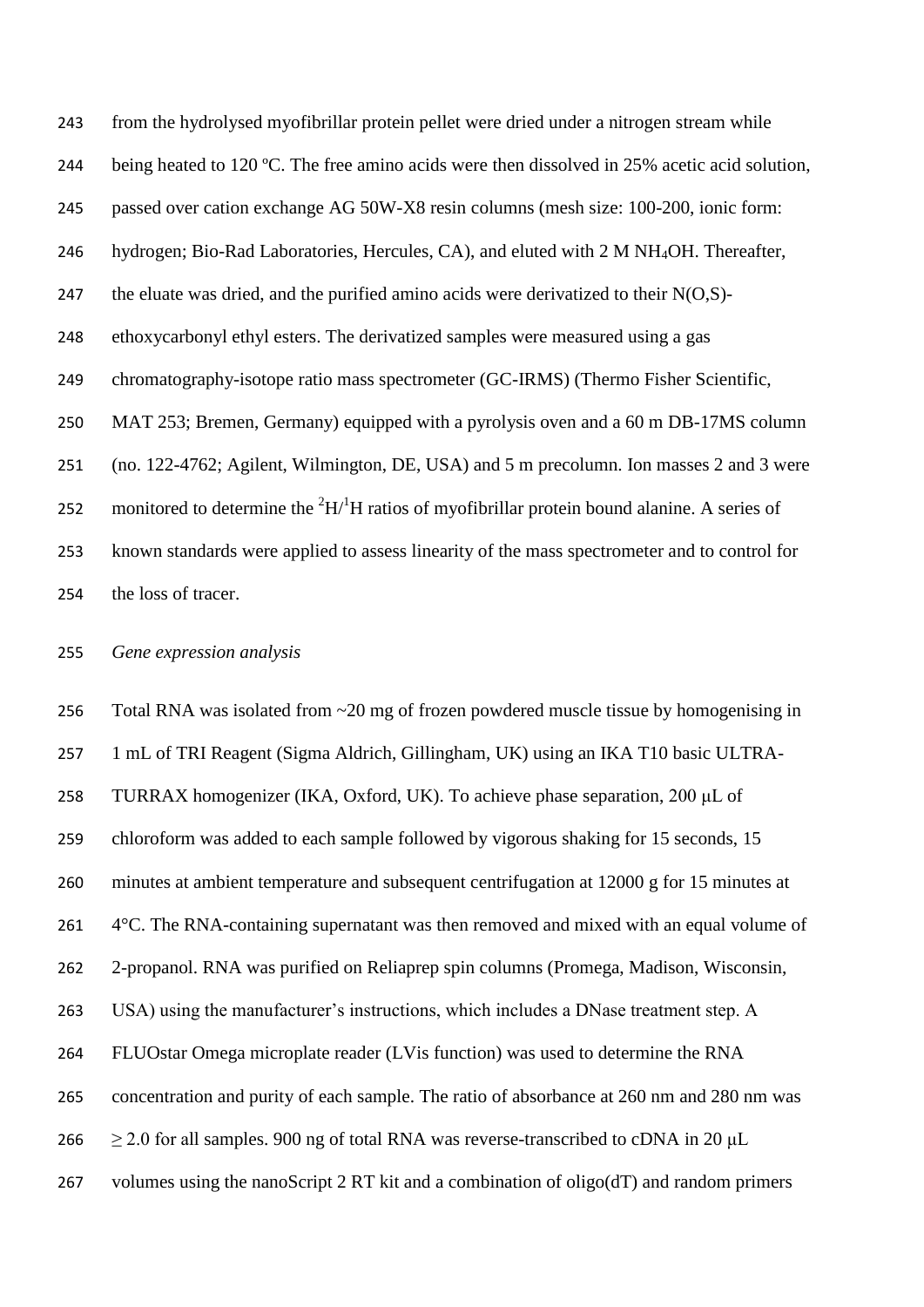| 268 | (Primerdesign, Southampton, UK) as per the manufacturer's instructions. The resultant                   |
|-----|---------------------------------------------------------------------------------------------------------|
| 269 | cDNA was diluted to 10 ng/mL prior to RT-qPCR analysis. All analysis was performed in                   |
| 270 | triplicate using Primerdesign custom designed primers (Supplementary Table 1) or                        |
| 271 | commercially available 18S, GAPDH, TOP1, B2M and ACTB (Primerdesign Southampton,                        |
| 272 | UK) and Precision plus qPCR Mastermix with low ROX and SYBR (Primerdesign                               |
| 273 | Southampton, UK) on a QuantStudio3 Real-Time PCR System (Applied Biosystems, Thermo                     |
| 274 | Fisher, UK). Dependent on the gene of interest, 10-50 ng of cDNA was added to each well in              |
| 275 | a 20 uL reaction volume. Thermal cycling conditions were 2 minutes at 95°C and 40 cycles                |
| 276 | of 10 seconds at 95°C and 60 seconds at 60°C. A post qPCR run melt curve (Applied                       |
| 277 | Biosystems, Thermo Fisher, UK) was used to ascertain the specificity of each primer. qPCR               |
| 278 | results were analysed using Experiment Manager (Thermo Fisher). mRNA expression values                  |
| 279 | are expressed as fold change relative to the average baseline (i.e., HPA) $\Delta CQ$ value using the   |
| 280 | $2^{-\Delta\Delta CQ}$ method (18). To control for RNA input, the geometric mean of the CQ values for   |
| 281 | TOP1, B2M and ACTB was used as an internal control as these were found to be the three                  |
| 282 | most stable genes across all samples using RefFinder (RefFinder, RRID:SCR_000472) (19).                 |
| 283 | All gene expression data are presented for $n=10$ as insufficient muscle tissue was available           |
| 284 | for RNA isolation for one participant. Statistical analysis was performed on the $2^{-\Delta\Delta CQ}$ |
| 285 | transformed data.                                                                                       |

# *Calculations*

 Total area under the curve (AUC) for plasma glucose and insulin concentrations was calculated using the trapezoidal method. The Matsuda index, an index of whole-body insulin sensitivity, was calculated as previously described (20). Myofibrillar protein fractional 290 synthetic rate (FSR) was determined using the incorporation of  ${}^{2}H$ -alanine into myofibrillar 291 protein and the mean  $2H$  enrichment in body water between sequential biopsies, corrected by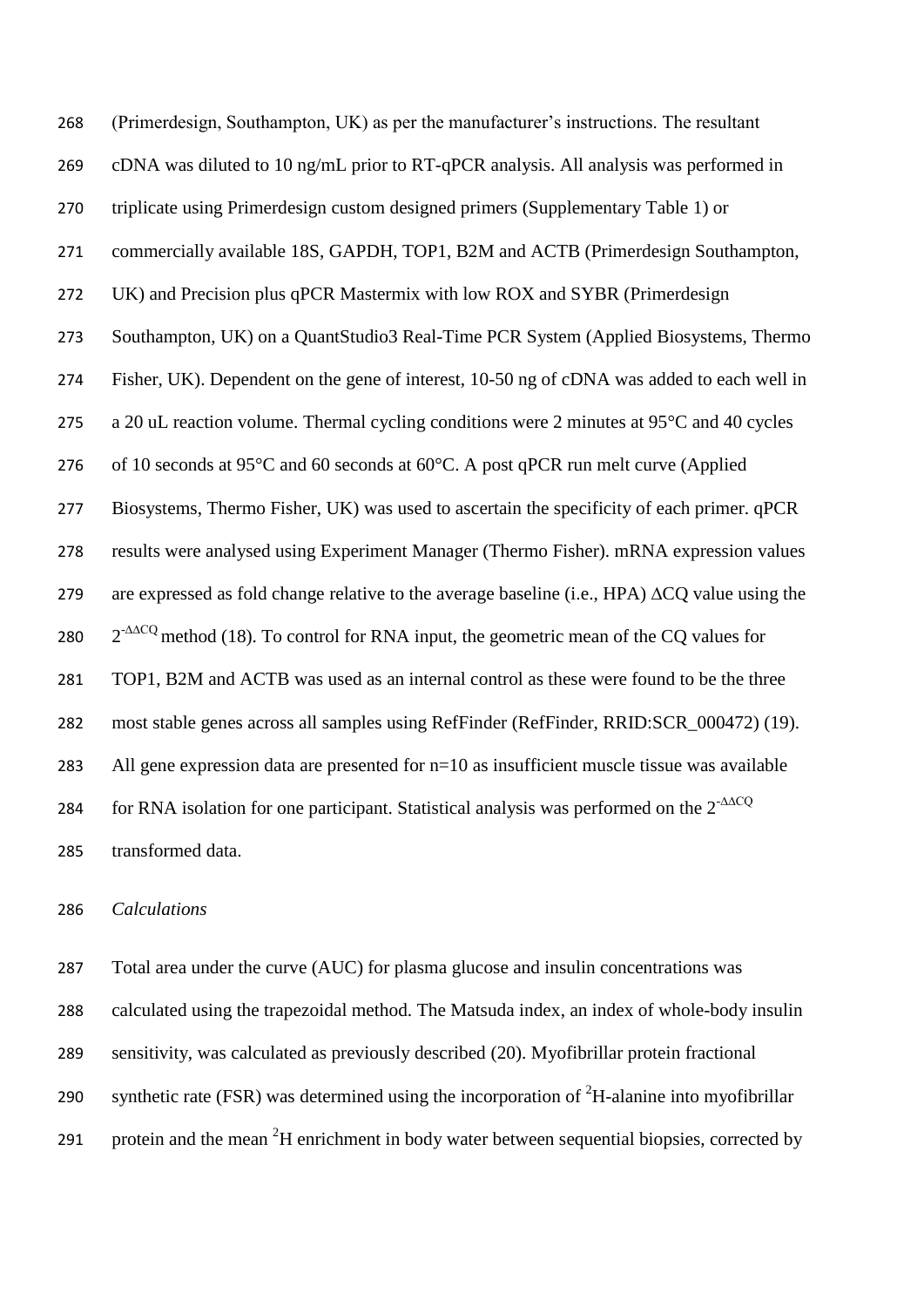292 a factor of 3.7, as the surrogate precursor based upon  ${}^{2}H$  labelling during *de novo* alanine synthesis (14, 15). The standard precursor-product method was used to calculate FSR:

$$
FSR\ (\% \cdot day^{-1}) = \left(\frac{E_{m2} - E_{m1}}{E_{precursor} \times t}\right) \times 100
$$

294 where  $E_{m1}$  and  $E_{m2}$  are the myofibrillar protein-bound <sup>2</sup>H-alanine enrichments between 295 sequential muscle biopsies.  $E_{precursor}$  represents the mean body water  ${}^{2}H$  enrichment between 296 sequential biopsies corrected by a factor of 3.7 based upon the  ${}^{2}H$  labelling of alanine during *de novo* synthesis (14). *t* represents the time between sequential biopsies in days.

*Statistics*

 Based on previous research (15), sample size calculations showed that n=9 would be sufficient to detect a difference in daily myofibrillar protein synthesis rates between HPA and SR conditions using a two-tailed paired samples t-test (95% power, α-level of 0.05, G\*power version 3.1.9.2). Allowing for a 20% dropout rate, eleven participants were recruited. All statistical analyses were performed using SPSS 22.0 (SPSS, RRID:SCR\_002865, Chicago, IL, USA). Differences between conditions (HPA vs. SR) for accelerometry, dietary intake, plasma insulin and glucose AUC, Matsuda index, myofibrillar protein FSR and gene 306 expression were compared using paired sample t-tests. Body water  ${}^{2}H$  enrichment was analysed using a one-factor repeated measures ANOVA with time as the within-subjects factor. A two-factor repeated measures ANOVA (condition x time) with condition (HPA vs. SR) and time (0, 30, 60, 90 and 120 minutes) as within-subjects factors was performed for analysis of plasma glucose, insulin and NEFA concentrations. Bonferroni post-hoc tests were conducted to correct for multiple comparisons when a significant condition x time interaction was identified. All data are presented as mean±SD.

#### **RESULTS**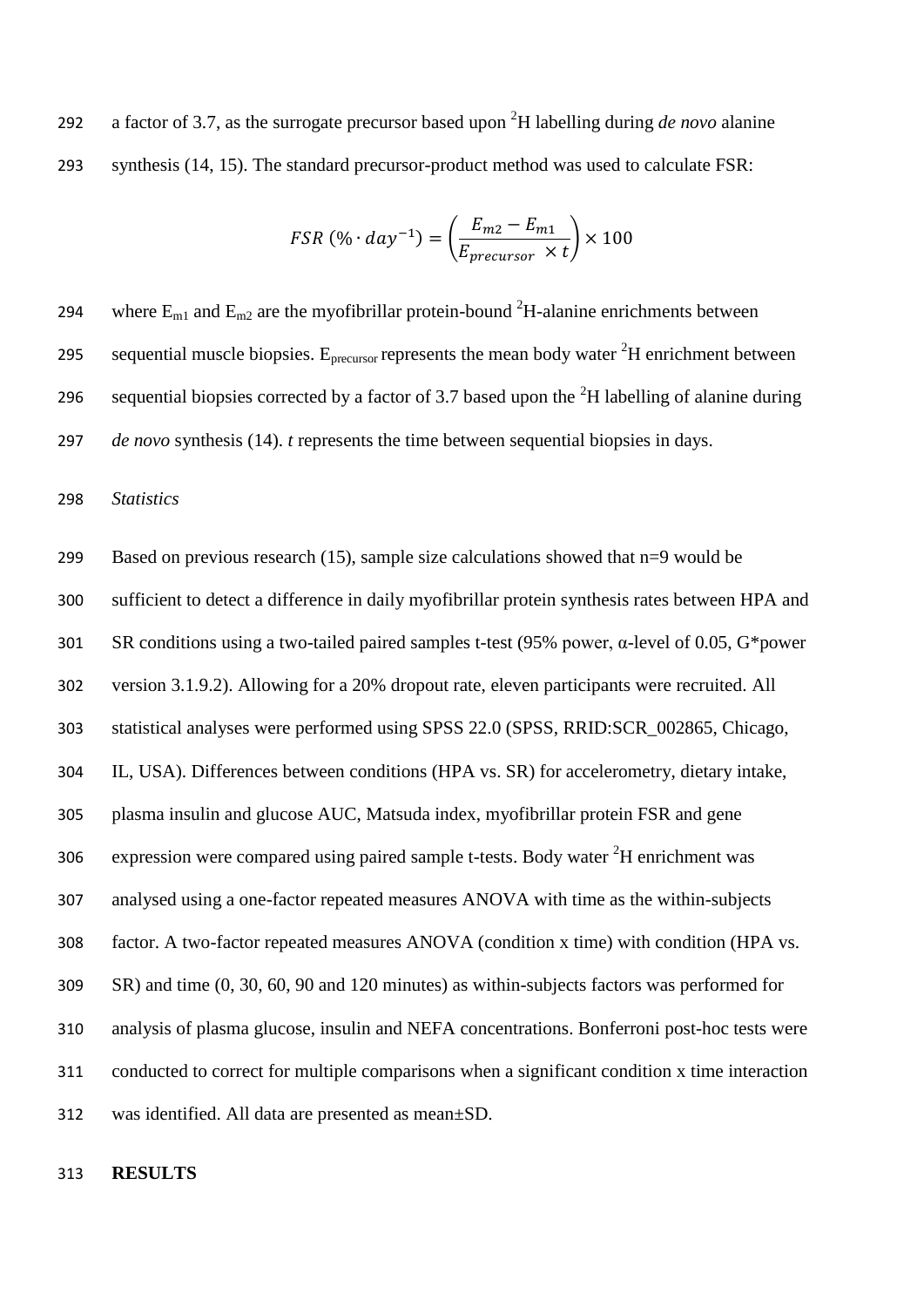#### 314 *Accelerometry*

315 Daily step count was reduced by approximately 91% during SR (13054 $\pm$ 2763 to 1192 $\pm$ 330

- 316 steps·d<sup>-1</sup>; P<0.001). Self-reported pedometer-derived daily step count during SR  $(1312\pm 297)$
- 317 steps $\cdot$ d<sup>-1</sup>) was highly correlated with accelerometer-derived daily step count (r = 0.851;
- 318 P=0.001). The percentage of total time spent sedentary  $(73\pm6$  to  $90\pm3\%$ ; P<0.001) increased
- 319 and percentage of total time spent standing  $(17±6$  to  $8±3\%$ ; P<0.001) and ambulatory
- 320  $(10.0\pm1.0 \text{ to } 1.0\pm0.5\%; P<0.001)$  decreased during SR. The number of daily transitions from
- 321 a sitting to standing position was also significantly reduced during SR  $(46\pm8 \text{ to } 31\pm10;$
- 322 P<0.001).

#### 323 *Body weight and dietary intake*

324 Body weight was not different following HPA and SR  $(75.3\pm11.0$  to  $75.1\pm10.8$  kg; P $>0.05$ ). 325 Dietary intake during HPA and SR is presented in **Table 2**. Daily energy intake tended to 326 decrease (P=0.07) whereas both daily protein intake (P<0.01) and protein intake relative to 327 body weight (P<0.01) significantly decreased during SR. However, absolute carbohydrate 328 and fat intake and the relative contribution of protein, carbohydrate and fat to overall energy

329 intake were unchanged across the intervention (P>0.05).

#### 330 *Oral glucose tolerance*

- 331 Following SR, fasting plasma glucose concentrations were unaltered (P>0.05; **Figure 2A**),
- 332 whereas fasting plasma insulin concentrations increased (P<0.05; **Figure 2C**). In response to
- 333 the OGTT, a significant main effect for time (P<0.001) was observed, with plasma glucose
- 334 concentrations elevated at 30 minutes compared to all other time points (P<0.01), at 60
- 335 minutes compared to baseline and 120 minutes (P<0.05), and at 90 minutes compared to 120
- 336 minutes (P<0.05; **Figure 2A**). Plasma glucose AUC (703 $\pm$ 118 to 788 $\pm$ 79 mmol·120 min·L<sup>-1</sup>)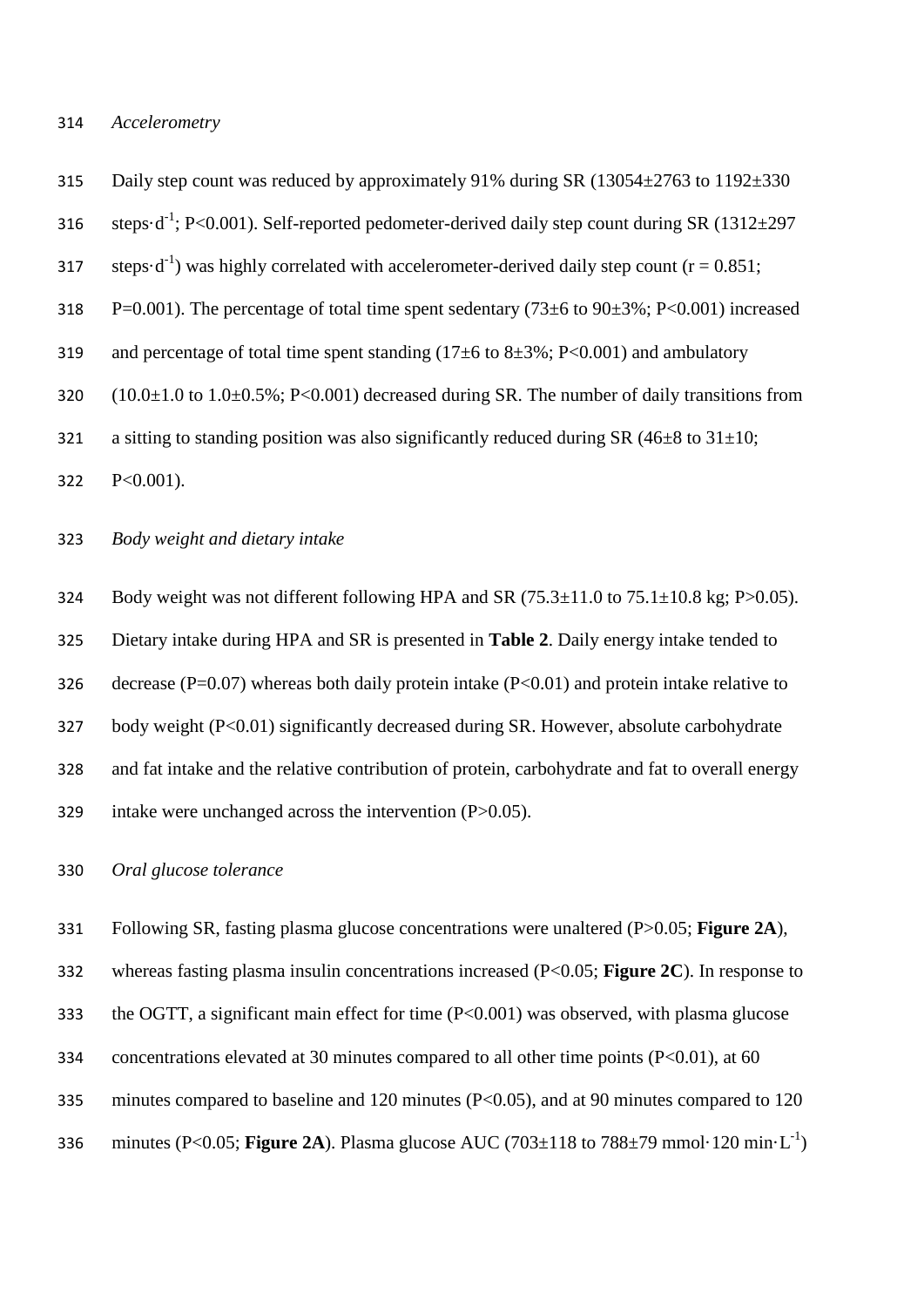| 337 | was not significantly altered by 7 days of SR ( $P > 0.05$ ; Figure 2B). In contrast, a significant      |
|-----|----------------------------------------------------------------------------------------------------------|
| 338 | condition x time interaction $(P<0.01)$ was observed for plasma insulin, with greater plasma             |
| 339 | insulin concentrations at 60, 90 and 120 minutes of the OGTT following 7 days of SR                      |
| 340 | $(P<0.05$ ; Figure 2C). In line with these findings, plasma insulin AUC $(4590\pm1817)$ to               |
| 341 | $6287\pm1363$ µIU·120 min·mL <sup>-1</sup> ) was significantly greater following SR (P<0.01; Figure 2D), |
| 342 | corresponding with a decrease in the Matsuda index $(6.5\pm1.8 \text{ to } 4.5\pm0.7)$ (P<0.01; Figure   |
| 343 | <b>2F).</b> A significant main effect for time $(P<.001)$ was also observed for plasma NEFA              |
| 344 | concentrations, with baseline values being significantly higher at baseline compared to all              |
| 345 | other time points (P<0.05), at 30 minutes compared to 60, 90 and 120 minutes (P<0.001) and               |
| 346 | at 60 minutes compared to 90 minutes ( $P < 0.05$ ; Figure 2E).                                          |

# *Body water <sup>2</sup> H enrichment*

**Figure 3A** presents the mean body water  ${}^{2}H$  enrichment on a day-by-day basis. Following the 349 Ioading phase on day -2 and a single maintenance day on day -1, body water  ${}^{2}H$  enrichment 350 reached  $0.54\pm0.09\%$  (day 0). Body water <sup>2</sup>H enrichment did not change significantly over the 351 duration of the study with an average body water <sup>2</sup>H enrichment of  $0.59\pm0.12\%$  during HPA and 0.64±0.17% during SR (P>0.05).

## *Myofibrillar protein synthesis*

As shown in **Figure 3B**, daily myofibrillar protein synthesis rates decreased by

355 approximately 27% from 1.39 $\pm$ 0.32 % $\cdot$ d<sup>-1</sup> during HPA to 1.01 $\pm$ 0.38 % $\cdot$ d<sup>-1</sup> during SR (P<0.05).

*Gene expression*

 The skeletal muscle mRNA expression of genes implicated in muscle mass regulation and oxidative metabolism is presented in **Figure 4**. In relation to the regulation of muscle protein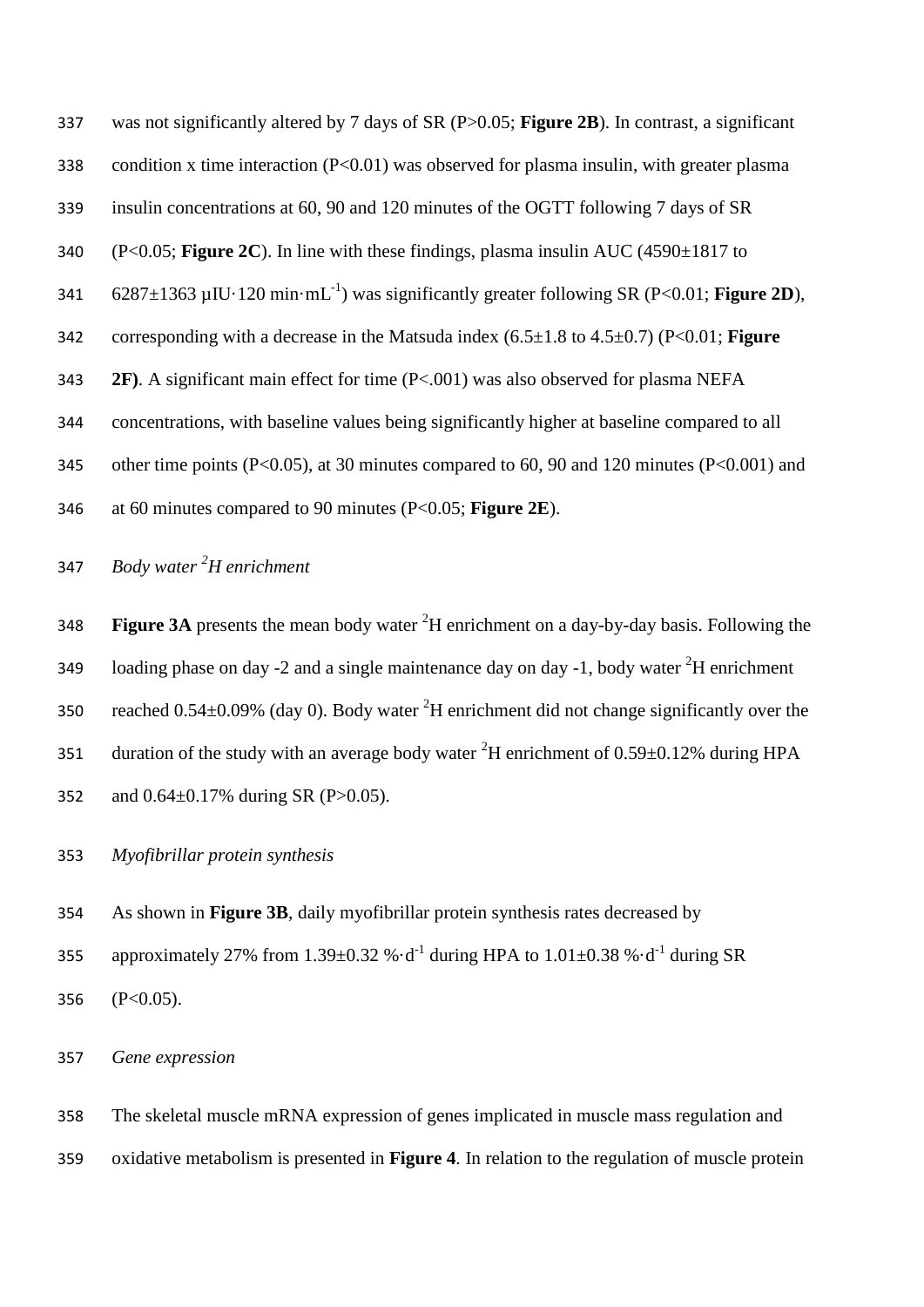synthesis, myostatin mRNA expression was increased following SR and this was paralleled by reduced mTOR mRNA expression (both P<0.05; **Figures 4C and 4D**). However, p70S6K mRNA expression was unchanged following SR (P>0.05; **Figure 4E**). In regards to muscle protein breakdown, MuRF1 mRNA expression was unchanged (P>0.05; **Figure 4A**), whereas MAFbx mRNA expression was up-regulated following SR (P<0.05; **Figure 4B**). p53 and PDK4 mRNA expression both decreased following SR (both P<0.05; **Figures 4F and 4G**) with no change in PGC-1α mRNA expression (P>0.05; **Figure 4H**).

#### **DISCUSSION**

 The major novel finding of the present study was that one week of reduced physical activity 369 and increased sedentary time led to a substantial  $(\sim 27\%)$  decline in daily myofibrillar protein synthesis rates. This decline in myofibrillar protein synthesis was associated with increased skeletal muscle mRNA expression of myostatin and MAFbx and decreased mRNA expression of mTOR. The present findings also show that one week of reduced physical activity and increased sedentary time led to a decline in whole-body insulin sensitivity, in addition to decreasing skeletal muscle mRNA expression of selected genes related to oxidative metabolism (i.e., PDK4 and p53). Together, these findings provide direct evidence that reduced physical activity and increased sedentary time alters the physiological processes which regulate skeletal muscle in healthy young individuals.

 Across the lifespan, physical activity levels generally decrease and time spent sedentary typically increases (1). Likewise, injury, illness and/or other significant life events often necessitate short periods (typically 2-7 days) of reduced physical activity and increased sedentariness (6, 7). The findings of the present study demonstrate for the first time that just one week of reduced physical activity and increased sedentary time leads to significant (~27%) declines in daily myofibrillar protein synthesis rates in young healthy individuals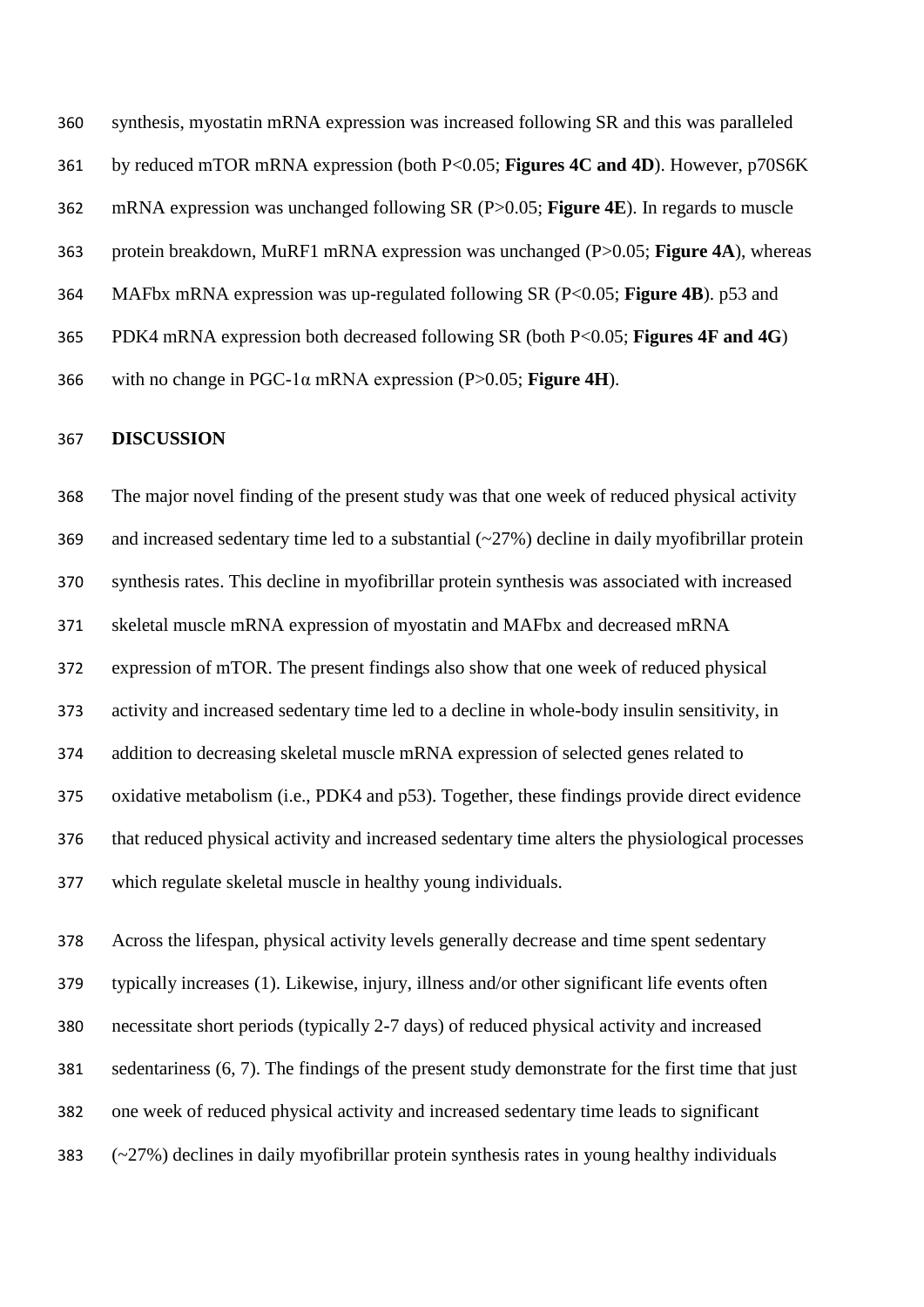(**Figure 3B**). These findings extend previous observations of reduced postprandial and integrated myofibrillar protein synthesis rates following two weeks of step reduction in older, overweight adults (10, 11) and highlights the central role that day-to-day muscular contractile activity plays in regulating muscle protein synthesis rates. Promotion of regular physical activity and minimising sedentariness throughout the lifespan should be considered as integral to the maintenance of skeletal muscle health.

390 The findings of McGlory and colleagues are most comparable as they also applied  ${}^{2}H_{2}O$  to measure daily myofibrillar protein synthesis rates (11). The ~27% decline in daily myofibrillar protein synthesis observed in the present study is substantially greater than the ~12% decline in integrated myofibrillar protein synthesis rates observed by McGlory and colleagues (11). This may be related to the greater relative change in daily step count induced 395 by this step reduction intervention  $(\sim 91\%)$  compared to McGlory et al.  $(\sim 70\%)$  (11). Alternatively, this discrepancy could be explained by the duration of step reduction or differences in the populations studied (i.e., younger vs. older adults). For example, some, but not all, human muscle disuse studies have shown that 5-14 days of limb immobilization results in greater loss of muscle mass in younger individuals when compared to older individuals (12, 21). Thus, it could be hypothesized that a similar pattern of response is seen from the perspective of muscle protein synthesis, whereby younger individuals are more susceptible to changes in physical activity status than older individuals. In this regard, an older comparator group to directly assess age-related differences in the present study would have been informative and is an important avenue for future research.

 A number of factors including habitual physical activity (10), diet composition (22), energy balance (23) and sleep (24) can influence day-to-day muscle protein synthesis rates. It is also well established that dietary protein/amino acid administration robustly stimulates muscle protein synthesis (25-27). Whilst dietary protein intake decreased from habitual levels during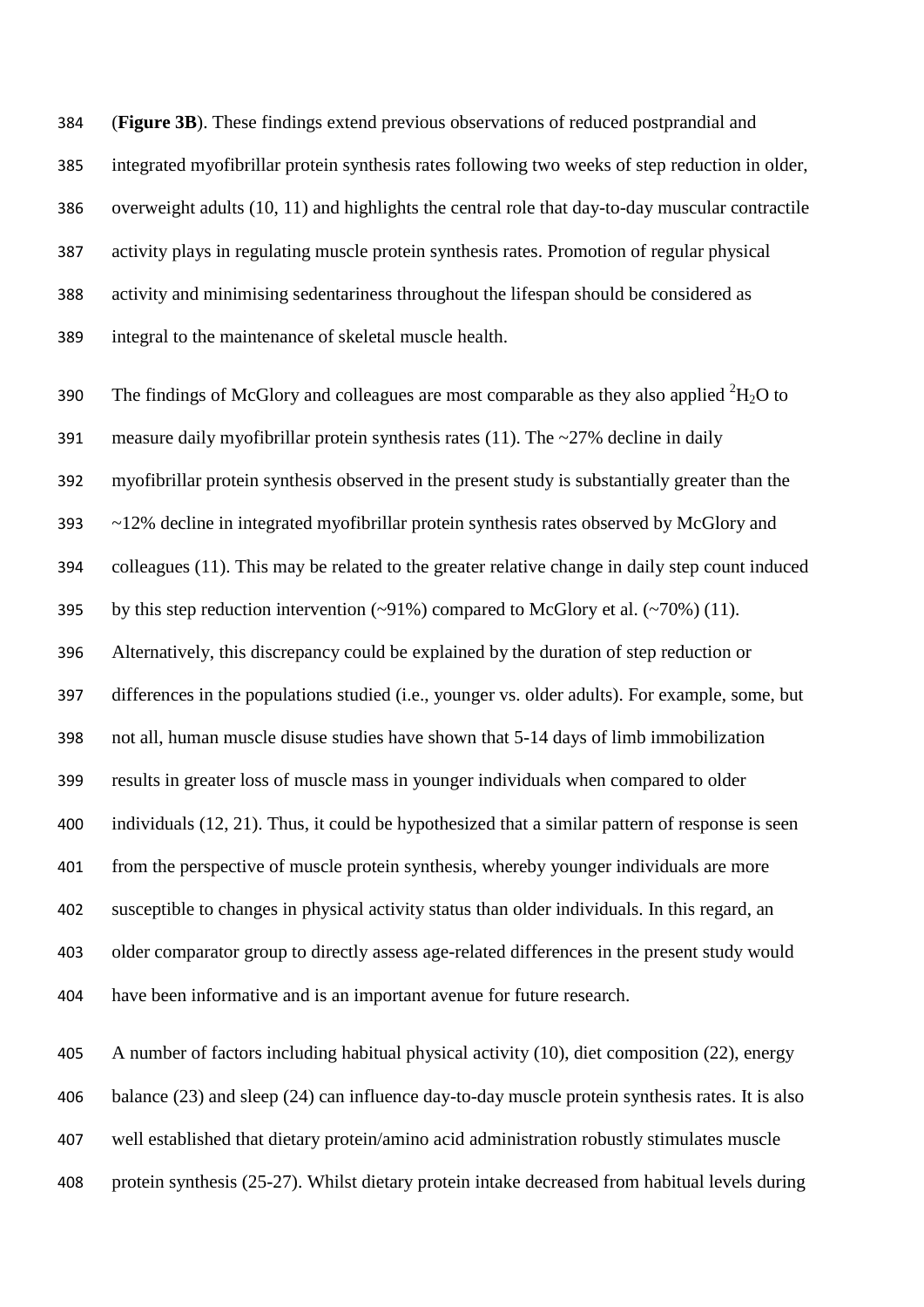409 SR, it is important to note that participants were still consuming  $133\pm 13$  g·d<sup>-1</sup> of dietary protein during the SR period **(Table 2)**. When expressed relative to body weight, this equates 411 to a protein intake of  $1.8 \pm 0.2$  g $\cdot$ kg<sup>-1</sup> $\cdot$ d<sup>-1</sup>. This intake is well above the established 412 recommended dietary allowance for protein of  $0.8 \text{ g} \cdot \text{kg}^{-1}$  of body weight and is also greater 413 than recently proposed changes to those recommendations (i.e.,  $1.2{\text -}1.6 \text{ g}\cdot\text{kg}^{-1}$  of body weight) (28). Energy balance can also influence muscle protein synthesis rates, with studies showing that energy restriction reduces myofibrillar protein synthesis rates in young and 416 older individuals  $(23, 29, 30)$ . In the present study, daily energy intake tended (P=0.07) to decrease during SR but body weight remained stable, suggesting that participants were not in negative energy balance. Whilst it is unlikely that modifications in dietary protein and/or energy intake contributed to the decline in daily myofibrillar protein synthesis rates during one week of SR, these factors and other dietary related variables (e.g., protein distribution across the day) cannot be completely ruled out and thus future studies should investigate the independent and combined impact of these variables on muscle mass regulation. Previous studies that employed stable isotope infusion protocols within a laboratory setting

 provide some insight into what could explain the reduction in daily myofibrillar protein synthesis rates observed herein. For example, the reduction in regular muscular contractile activity undoubtedly contributed given that physical activity acts synergistically to enhance the muscle protein synthetic response to dietary protein/amino acids (24, 31, 32). In addition, two weeks of step reduction has previously been shown to induce the development of 'anabolic resistance' in older adults and thus it is possible that a similar phenomenon was captured in the long-term measurement of myofibrillar protein synthesis rates in the present study (10).

 The precise acute metabolic mechanisms underpinning the step reduction-induced decline in myofibrillar protein synthesis rates remain to be confirmed in a younger population.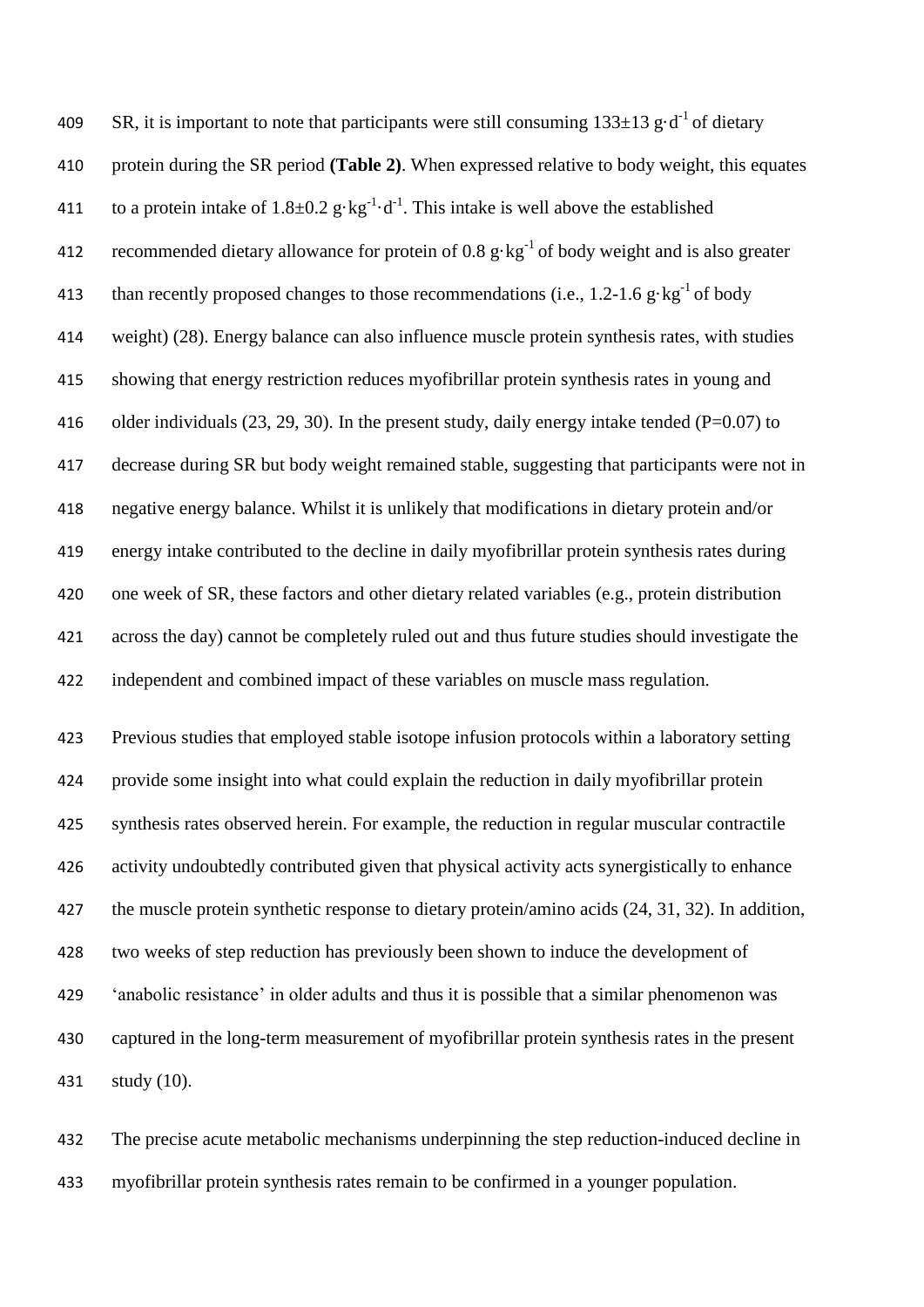Nonetheless, in the present study, a coordinated up-regulation of myostatin expression and down-regulation of mTOR expression was observed in skeletal muscle following one week of SR **(Figures 4C and 4D)**. These findings are relatively consistent with previous studies that have observed increased myostatin expression following human muscle disuse (33, 34). Myostatin negatively regulates muscle mass in part via inhibition of the mechanistic target of rapamycin (mTOR), a key regulator of muscle protein synthesis (35). Heightened mRNA expression of myostatin in conjunction with lowered mRNA expression of mTOR is therefore entirely consistent with the observed reduction in myofibrillar protein synthesis rates.

 To gain further insight into the impact of short-term reduced physical activity and increased sedentary time on muscle mass regulation, the gene expression of putative markers of muscle protein breakdown was also determined. Muscle-specific E3 ubiquitin ligases (e.g., muscle atrophy F-box (MAFbx) and muscle RING finger 1 (MuRF1)) selectively target muscle proteins for degradation via the 26S proteasome (36). In the present study, an increase in MAFbx expression was observed whereas MuRF1 expression remained unchanged **(Figures 4A and 4B)**. The disparity in the responsiveness of the E3 ubiquitin ligases to step reduction is intriguing but has been reported previously following bed rest and limb immobilization in humans (13, 34). It is possible that the observed decrease in myofibrillar protein synthesis rates was matched by a similar decrease in muscle protein breakdown, reflecting a reduced muscle protein turnover, although the increase in MAFbx expression following step reduction does not support this notion. However, this observation represents a single time point and may not necessarily reflect dynamic changes that occurred throughout the entire step reduction period. Clearly further research is required to provide greater insight into the relative importance of muscle protein breakdown in the context of reduced physical activity and increased sedentary time.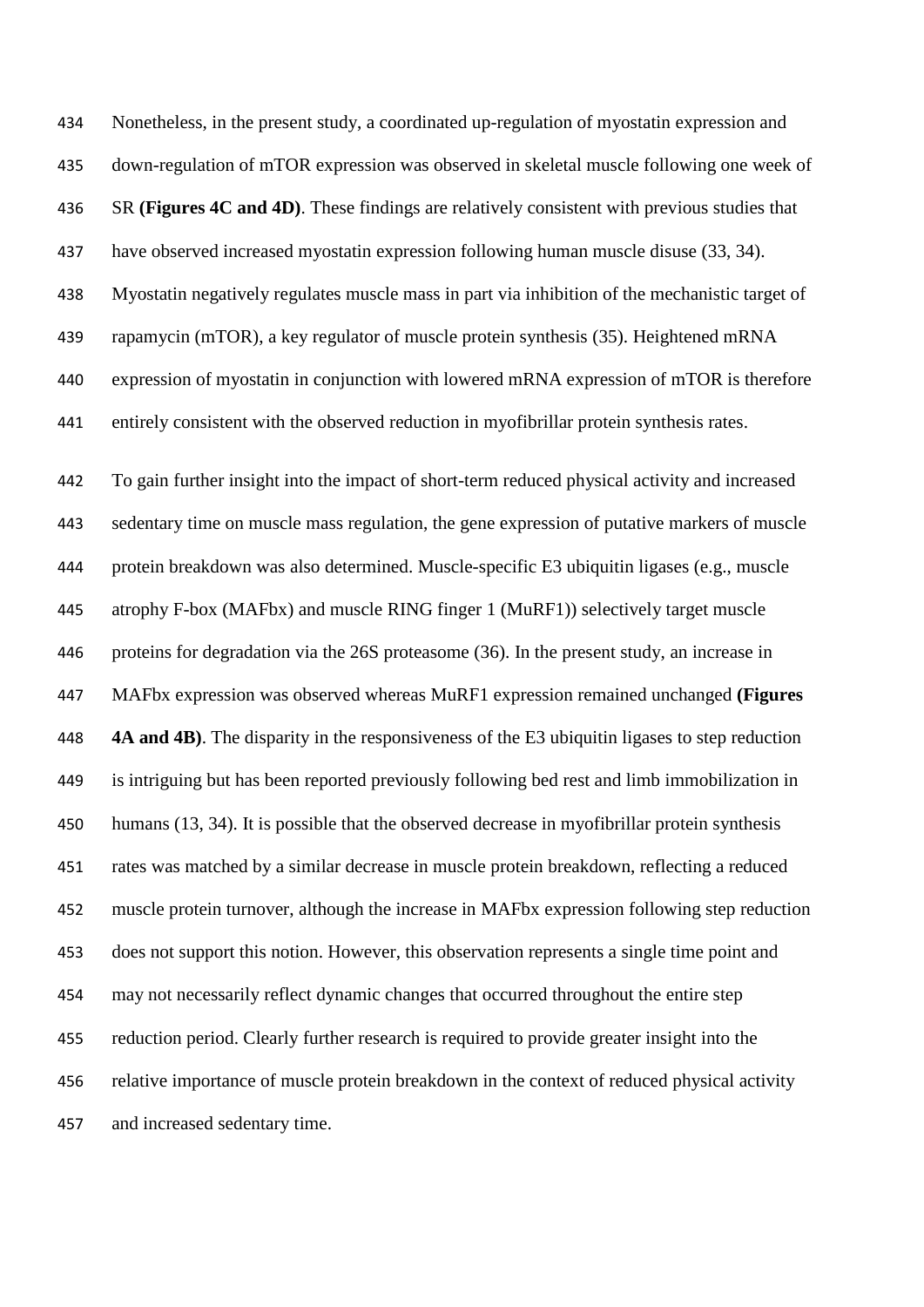In line with previous findings, one week of reduced physical activity and increased sedentary time led to a decline in whole-body insulin sensitivity **(Figure 2)**. The increased plasma insulin response **(Figures 2C and 2D)**, without a significant change in the plasma glucose response to the OGTT **(Figure 2A and 2B)**, supports previous findings in young individuals (37) and likely represents a compensatory mechanism in order to maintain glycaemic control. This is in contrast to longer-term (2 weeks) step reduction, where both plasma glucose and insulin concentrations appear to be elevated in response to an OGTT (11).

 The absence of muscle mass measures following step reduction may be considered a limitation of the present investigation. However, recent evidence has shown that myofibrillar 467 protein synthesis rates measured using  ${}^{2}H_{2}O$  are predictive of long-term changes in skeletal muscle mass (38). Thus, it is possible that the observed decline in daily myofibrillar protein synthesis would contribute to loss of muscle mass with chronic reduced physical activity and increased sedentary time. It should also be noted that structured physical activity was reduced *and* sedentary time was increased in the present study, precluding any conclusions being made on the independent impact of either of these distinct behaviours. However, given that a large proportion of the global population are both physically inactive and highly sedentary (1), the present findings are highly relevant. Finally, physical activity levels tend to be lower in women compared to men and thus future research utilising a similar study design in women is warranted (17).

 In conclusion, one week of step reduction lowers daily myofibrillar protein synthesis rates and alters the expression of several genes within skeletal muscle related to muscle mass regulation and oxidative metabolism in healthy young men. Promotion of regular physical activity and minimising sedentariness throughout the lifespan should be considered as essential to the preservation of skeletal muscle health.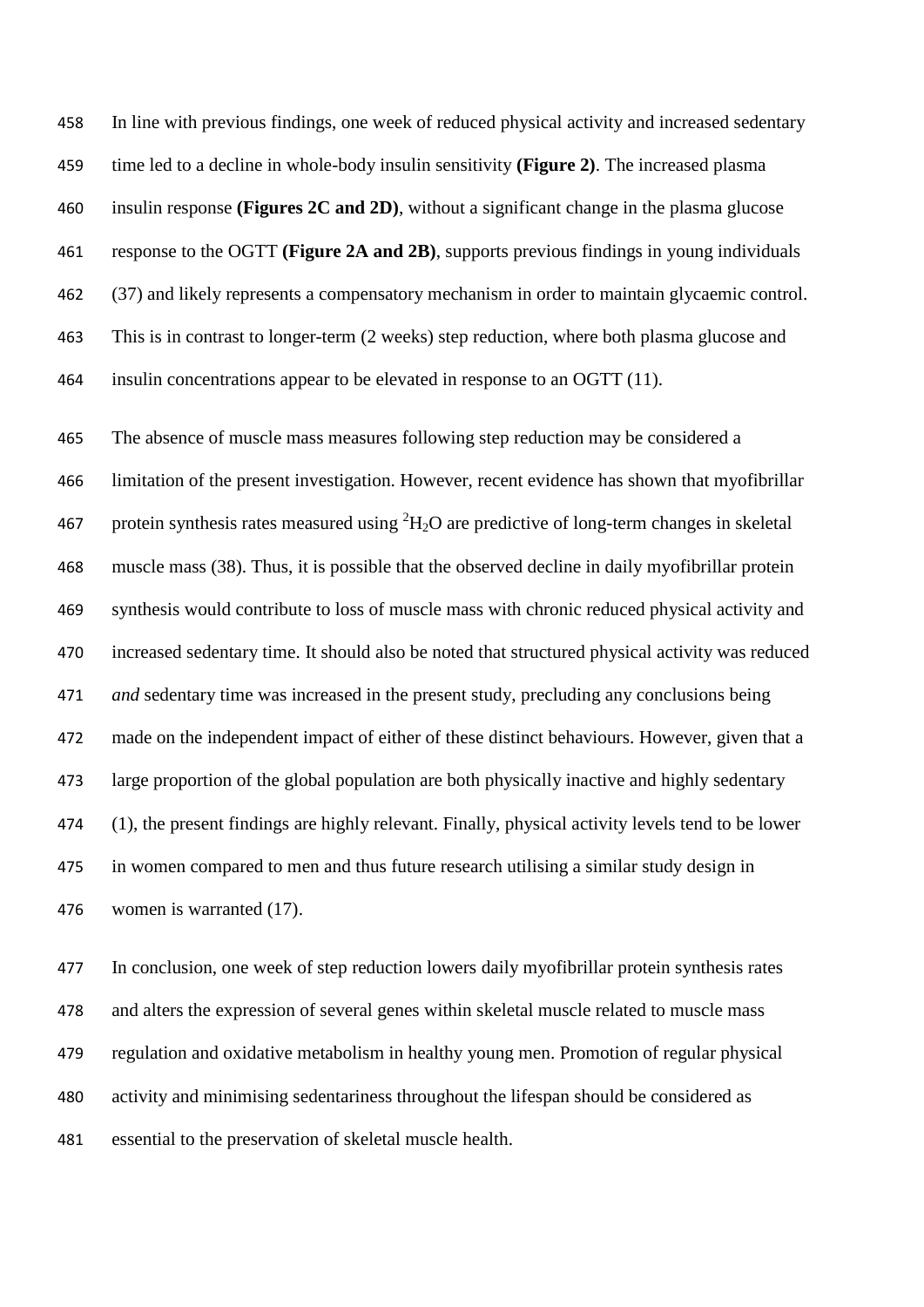#### **ACKNOWLEDGEMENTS**

 We would like to acknowledge Dr Helen Bradley and Dr Matthew Soden (both University of Birmingham, United Kingdom) for their assistance with blood sample analysis, Joy Goessens and Annemie Gijsen (both Maastricht University, The Netherlands) for their technical assistance with muscle sample analysis and Nina Salman for her assistance with body composition analysis. Finally, we thank the study volunteers for their willingness to take part in the study. B.J.S is funded by a University of Birmingham 'Exercise as Medicine' PhD studentship.

## **CONFLICTS OF INTEREST**

None of the authors have any conflicts of interest or financial disclosures to declare. The

results of the present study are presented clearly, honestly, and without fabrication,

falsification, or inappropriate data manipulation and do not constitute endorsement by the

American College of Sports Medicine.

# **AUTHOR CONTRIBUTIONS**

- B.J.S., L.J.C.v.L., J.L.T., and G.A.W. conception and design of research; B.J.S., Y.S.E., and
- G.A.W. performed experiments; B.J.S., A.M.H., and B.S. analysed samples; B.J.S. and
- G.A.W. prepared figures and drafted manuscript; B.J.S., A.M.H., B.S., Y.S.E., A.P.,
- L.J.C.v.L., J.L.T., and G.A.W. edited and revised manuscript; B.J.S., A.M.H., B.S., Y.S.E.,
- A.P., L.J.C.v.L., J.L.T., and G.A.W. approved final version of manuscript.

- 
- 
-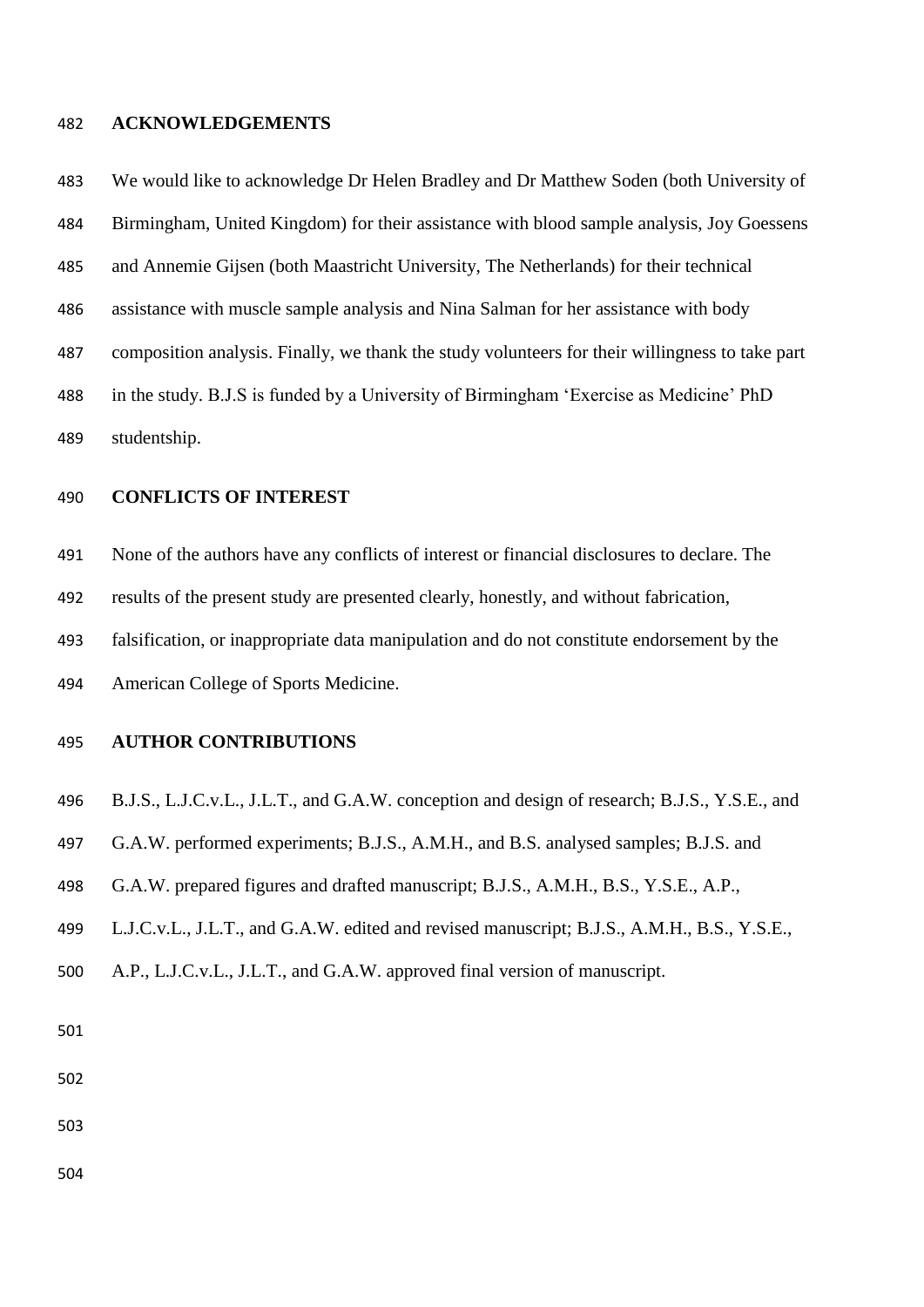#### **REFERENCES**

 1. Loyen A, Clarke-Cornwell AM, Anderssen SA, et al. Sedentary Time and Physical Activity Surveillance Through Accelerometer Pooling in Four European Countries. Sports medicine (Auckland, NZ). 2017;47:1421-35. Epub 2016/12/13. doi: 10.1007/s40279-016- 0658-y. PubMed PMID: 27943147.

 2. Gianoudis J, Bailey CA, Daly RM. Associations between sedentary behaviour and body composition, muscle function and sarcopenia in community-dwelling older adults. Osteoporosis international : a journal established as result of cooperation between the European Foundation for Osteoporosis and the National Osteoporosis Foundation of the USA. 2015;26(2):571-9. Epub 2014/09/24. doi: 10.1007/s00198-014-2895-y. PubMed PMID: 25245026.

 3. Wall BT, Dirks ML, Snijders T, et al. Short-term muscle disuse lowers myofibrillar protein synthesis rates and induces anabolic resistance to protein ingestion. American Journal of Physiology - Endocrinology and Metabolism. 2016;310:137-47. doi:

10.1152/ajpendo.00227.2015.

4. Dirks ML, Wall BT, van de Valk B, et al. One Week of Bed Rest Leads to Substantial

Muscle Atrophy and Induces Whole-Body Insulin Resistance in the Absence of Skeletal

Muscle Lipid Accumulation. Diabetes. 2016;65(10):2862-75. Epub 2016/07/01. doi:

10.2337/db15-1661. PubMed PMID: 27358494.

 5. Perkin O, McGuigan P, Thompson D, Stokes K. A reduced activity model: a relevant tool for the study of ageing muscle. Biogerontology. 2016;17:435-47. Epub 2015/10/29. doi:

10.1007/s10522-015-9613-9. PubMed PMID: 26506931.

 6. Fisher SR, Goodwin JS, Protas EJ, et al. Ambulatory activity of older adults hospitalized with acute medical illness. Journal of the American Geriatrics Society.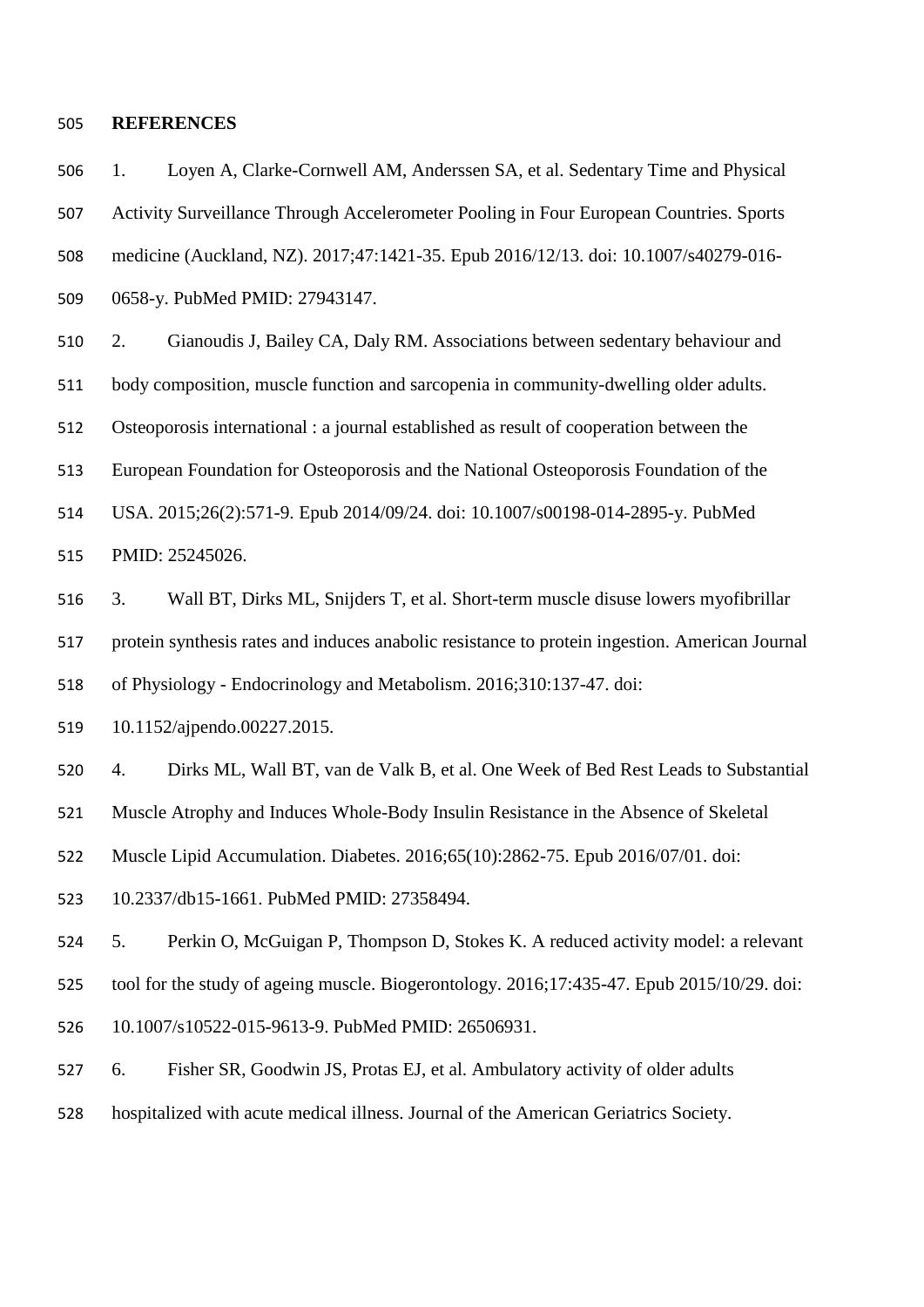2011;59(1):91-5. Epub 2010/12/17. doi: 10.1111/j.1532-5415.2010.03202.x. PubMed PMID: 21158744; PubMed Central PMCID: PMCPMC3133455.

 7. Tipton KD. Nutritional Support for Exercise-Induced Injuries. Sports medicine (Auckland, NZ). 2015;45 Suppl 1:S93-104. Epub 2015/11/11. doi: 10.1007/s40279-015- 0398-4. PubMed PMID: 26553492; PubMed Central PMCID: PMCPMC4672013. 8. Krogh-Madsen R, Thyfault JP, Broholm C, et al. A 2-wk reduction of ambulatory activity attenuates peripheral insulin sensitivity. Journal of applied physiology (Bethesda, Md : 1985). 2010;108(5):1034-40. Epub 2010/01/02. doi: 10.1152/japplphysiol.00977.2009. PubMed PMID: 20044474. 9. Reidy PT, McKenzie AI, Mahmassani Z, et al. Skeletal muscle ceramides and relationship to insulin sensitivity after two weeks of simulated sedentary behavior and recovery in healthy older adults. The Journal of physiology. 2018;doi: 10.1113/JP276798. Epub 2018/09/09. doi: 10.1113/jp276798. PubMed PMID: 30194727. 10. Breen L, Stokes KA, Churchward-Venne TA, et al. Two weeks of reduced activity decreases leg lean mass and induces "anabolic resistance" of myofibrillar protein synthesis in healthy elderly. The Journal of clinical endocrinology and metabolism. 2013;98(6):2604-12.

Epub 2013/04/17. doi: 10.1210/jc.2013-1502. PubMed PMID: 23589526.

11. McGlory C, von Allmen MT, Stokes T, et al. Failed recovery of glycemic control and

myofibrillar protein synthesis with two weeks of physical inactivity in overweight, pre-

diabetic older adults. The Journals of Gerontology: Series A. 2018;73:1070-7. doi:

10.1093/gerona/glx203.

 12. Suetta C, Hvid LG, Justesen L, et al. Effects of aging on human skeletal muscle after immobilization and retraining. Journal of applied physiology (Bethesda, Md : 1985).

2009;107(4):1172-80. Epub 2009/08/08. doi: 10.1152/japplphysiol.00290.2009. PubMed

PMID: 19661454.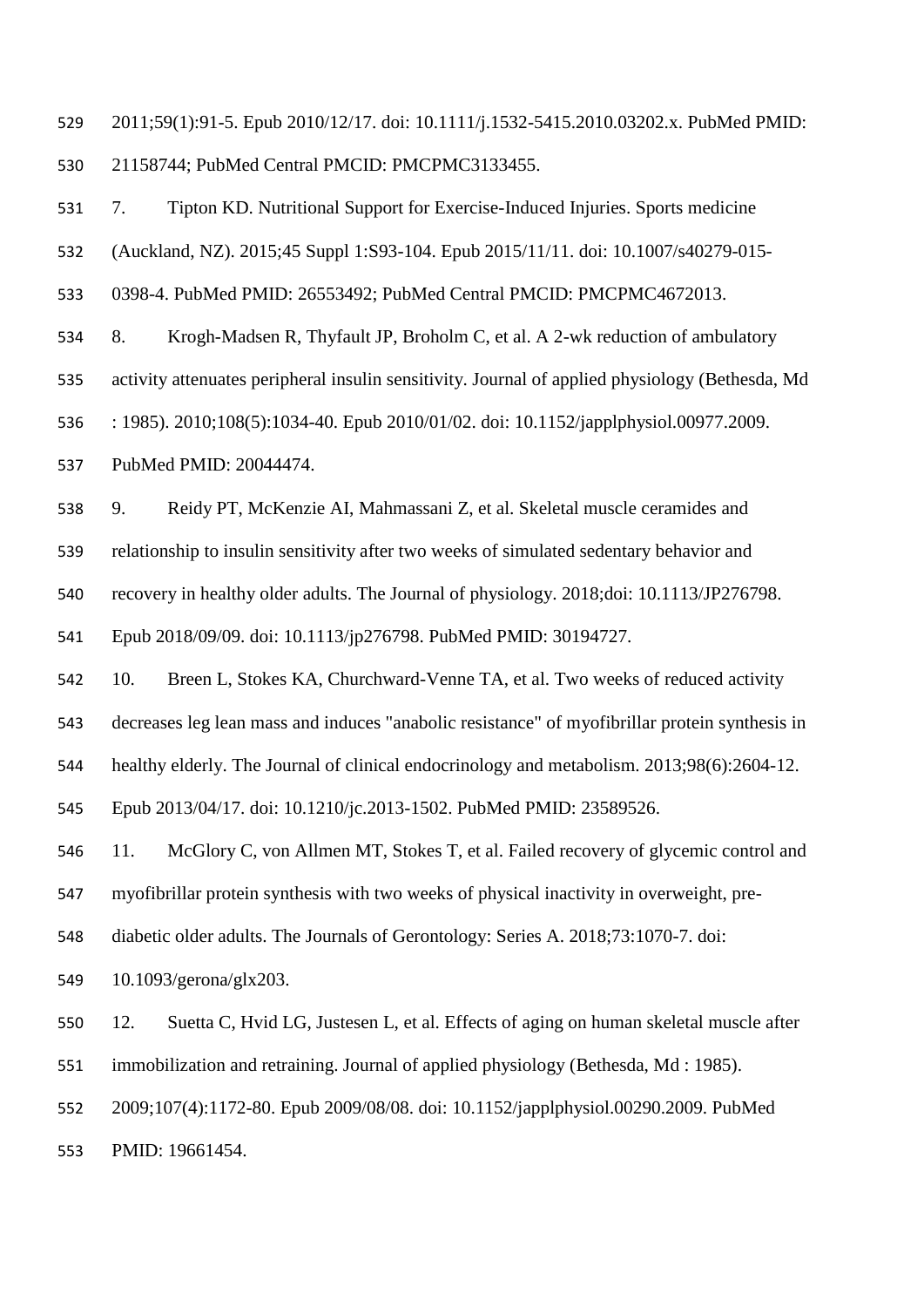13. Tanner RE, Brunker LB, Agergaard J, et al. Age-related differences in lean mass,

protein synthesis and skeletal muscle markers of proteolysis after bed rest and exercise

rehabilitation. The Journal of physiology. 2015;593(18):4259-73. Epub 2015/07/15. doi:

10.1113/jp270699. PubMed PMID: 26173027; PubMed Central PMCID: PMCPmc4594296.

14. Holwerda AM, Paulussen KJM, Overkamp M, et al. Daily resistance-type exercise

stimulates overall muscle protein synthesis rates in vivo in young males. Journal of Applied

Physiology. 2018;124:66-75. doi: 10.1152/japplphysiol.00610.2017.

15. Wilkinson DJ, Franchi MV, Brook MS, et al. A validation of the application of D(2)O

stable isotope tracer techniques for monitoring day-to-day changes in muscle protein

subfraction synthesis in humans. American journal of physiology Endocrinology and

metabolism. 2014;306(5):E571-9. Epub 2014/01/02. doi: 10.1152/ajpendo.00650.2013.

PubMed PMID: 24381002; PubMed Central PMCID: PMCPmc3948971.

16. Robinson MM, Turner SM, Hellerstein MK, Hamilton KL, Miller BF. Long-term

synthesis rates of skeletal muscle DNA and protein are higher during aerobic training in older

humans than in sedentary young subjects but are not altered by protein supplementation.

FASEB Journal. 2011;25(9):3240-9. PubMed PMID: 21613572; PubMed Central PMCID:

PMCPMC3157680.

17. Althoff T, Sosic R, Hicks JL, King AC, Delp SL, Leskovec J. Large-scale physical

activity data reveal worldwide activity inequality. Nature. 2017;547(7663):336-9. Epub

2017/07/12. doi: 10.1038/nature23018. PubMed PMID: 28693034.

18. Livak KJ, Schmittgen TD. Analysis of relative gene expression data using real-time

quantitative PCR and the 2(-Delta Delta C(T)) Method. Methods (San Diego, Calif).

2001;25(4):402-8. Epub 2002/02/16. doi: 10.1006/meth.2001.1262. PubMed PMID:

11846609.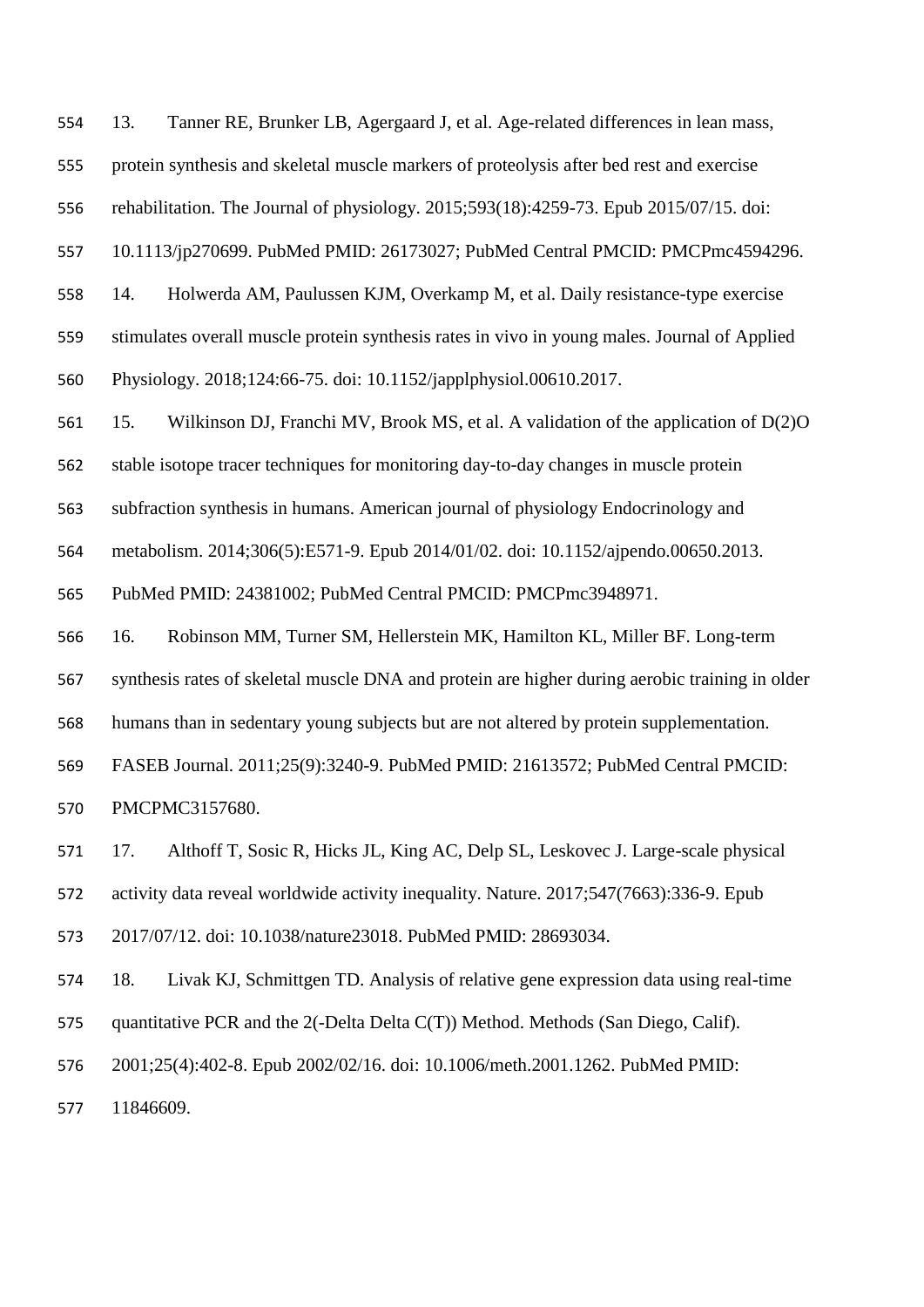19. Xie F, Xiao P, Chen D, Xu L, Zhang B. miRDeepFinder: a miRNA analysis tool for

deep sequencing of plant small RNAs. Plant molecular biology. 2012;80:75-84. Epub

2012/02/01. doi: 10.1007/s11103-012-9885-2. PubMed PMID: 22290409.

20. Matsuda M, DeFronzo RA. Insulin sensitivity indices obtained from oral glucose

tolerance testing: comparison with the euglycemic insulin clamp. Diabetes care.

1999;22(9):1462-70. Epub 1999/09/10. PubMed PMID: 10480510.

21. Wall BT, Dirks ML, Snijders T, et al. Short-term muscle disuse atrophy is not

associated with increased intramuscular lipid deposition or a decline in the maximal activity

of key mitochondrial enzymes in young and older males. Experimental Gerontology.

2015;61(0):76-83. doi: [http://dx.doi.org/10.1016/j.exger.2014.11.019.](http://dx.doi.org/10.1016/j.exger.2014.11.019)

22. van Vliet S, Shy EL, Abou Sawan S, et al. Consumption of whole eggs promotes

greater stimulation of postexercise muscle protein synthesis than consumption of

isonitrogenous amounts of egg whites in young men. The American journal of clinical

 nutrition. 2017;106(6):1401-12. Epub 2017/10/06. doi: 10.3945/ajcn.117.159855. PubMed PMID: 28978542.

 23. Murphy CH, Churchward-Venne TA, Mitchell CJ, et al. Hypoenergetic diet-induced reductions in myofibrillar protein synthesis are restored with resistance training and balanced daily protein ingestion in older men. American journal of physiology Endocrinology and metabolism. 2015;308:734-43. Epub 2015/03/05. doi: 10.1152/ajpendo.00550.2014. PubMed PMID: 25738784.

 24. Holwerda AM, Kouw IW, Trommelen J, et al. Physical Activity Performed in the Evening Increases the Overnight Muscle Protein Synthetic Response to Presleep Protein Ingestion in Older Men. The Journal of nutrition. 2016;146(7):1307-14. doi:

10.3945/jn.116.230086.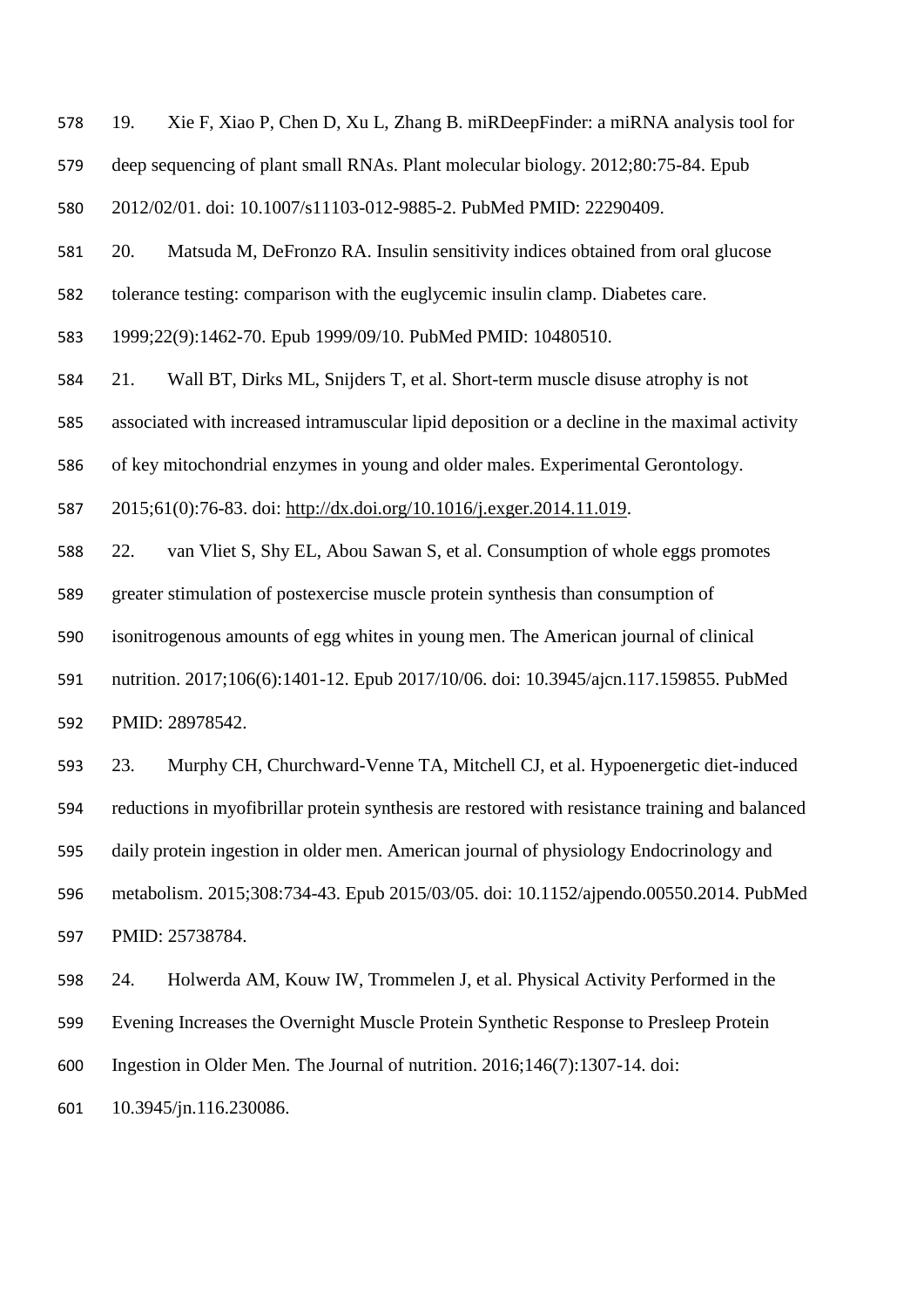25. Bohe J, Low A, Wolfe RR, Rennie MJ. Human muscle protein synthesis is modulated by extracellular, not intramuscular amino acid availability: a dose-response study. The Journal of physiology. 2003;552(Pt 1):315-24. Epub 2003/08/12. doi:

 10.1113/jphysiol.2003.050674. PubMed PMID: 12909668; PubMed Central PMCID: PMCPmc2343318.

 26. Witard OC, Jackman SR, Breen L, Smith K, Selby A, Tipton KD. Myofibrillar muscle protein synthesis rates subsequent to a meal in response to increasing doses of whey protein at rest and after resistance exercise. The American journal of clinical nutrition. 2014;99(1):86-95. Epub 2013/11/22. doi: 10.3945/ajcn.112.055517. PubMed PMID: 24257722.

 27. Volpi E, Mittendorfer B, Wolf SE, Wolfe RR. Oral amino acids stimulate muscle protein anabolism in the elderly despite higher first-pass splanchnic extraction. American Journal of Physiology - Endocrinology and Metabolism. 1999;277(3 40-3):E513-E20. PubMed PMID: 1999340062.

28. Phillips SM, Chevalier S, Leidy HJ. Protein "requirements" beyond the RDA:

617 implications for optimizing health. Applied physiology, nutrition, and metabolism  $=$ 

Physiologie appliquee, nutrition et metabolisme. 2016;41(5):565-72. Epub 2016/03/11. doi:

10.1139/apnm-2015-0550. PubMed PMID: 26960445.

29. Areta JL, Burke LM, Camera DM, et al. Reduced resting skeletal muscle protein

synthesis is rescued by resistance exercise and protein ingestion following short-term energy

deficit. American journal of physiology Endocrinology and metabolism. 2014;306(8):E989-

97. Epub 2014/03/07. doi: 10.1152/ajpendo.00590.2013. PubMed PMID: 24595305.

30. Oikawa SY, McGlory C, D'Souza LK, et al. A randomized controlled trial of the

impact of protein supplementation on leg lean mass and integrated muscle protein synthesis

during inactivity and energy restriction in older persons. The American journal of clinical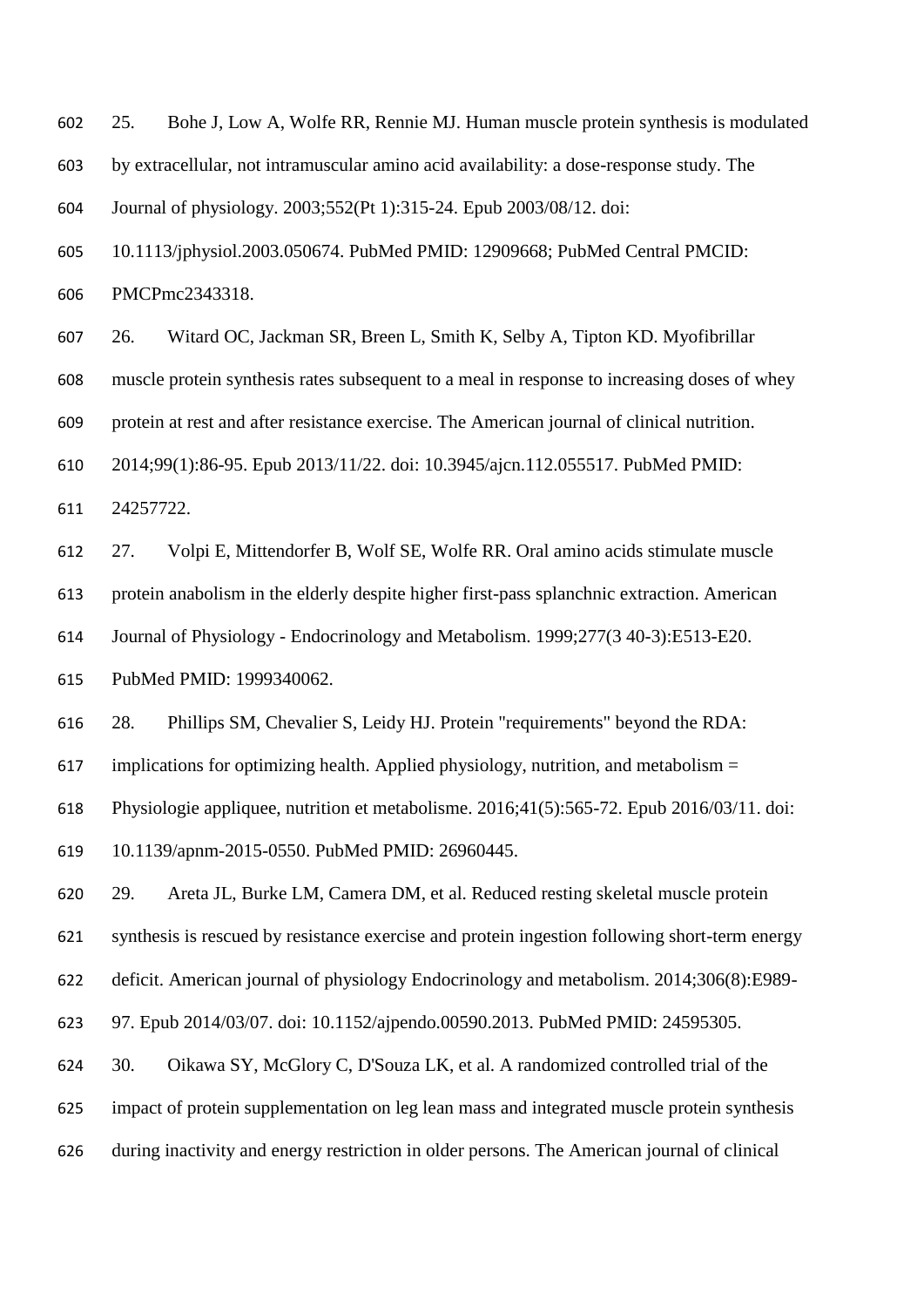nutrition. 2018;108(5):1060-8. Epub 2018/10/06. doi: 10.1093/ajcn/nqy193. PubMed PMID: 30289425.

 31. Pennings B, Koopman R, Beelen M, Senden JM, Saris WH, van Loon LJ. Exercising before protein intake allows for greater use of dietary protein-derived amino acids for de novo muscle protein synthesis in both young and elderly men. American Journal of Clinical Nutrition. 2011;93(2):322-31. PubMed PMID: 21084649.

 32. Timmerman KL, Dhanani S, Glynn EL, et al. A moderate acute increase in physical activity enhances nutritive flow and the muscle protein anabolic response to mixed nutrient intake in older adults. The American journal of clinical nutrition. 2012;95(6):1403-12. Epub 2012/05/11. doi: 10.3945/ajcn.111.020800. PubMed PMID: 22572647; PubMed Central PMCID: PMCPmc3349455.

33. Wall BT, Dirks ML, Snijders T, Senden JM, Dolmans J, van Loon LJ. Substantial

skeletal muscle loss occurs during only 5 days of disuse. Acta physiologica (Oxford,

 England). 2014;210(3):600-11. Epub 2013/10/31. doi: 10.1111/apha.12190. PubMed PMID: 24168489.

 34. Dirks ML, Wall BT, Nilwik R, Weerts DH, Verdijk LB, van Loon LJ. Skeletal muscle disuse atrophy is not attenuated by dietary protein supplementation in healthy older men. The Journal of nutrition. 2014;144(8):1196-203. Epub 2014/06/13. doi: 10.3945/jn.114.194217.

PubMed PMID: 24919692.

35. Amirouche A, Durieux AC, Banzet S, et al. Down-regulation of Akt/mammalian

target of rapamycin signaling pathway in response to myostatin overexpression in skeletal

muscle. Endocrinology. 2009;150(1):286-94. Epub 2008/09/20. doi: 10.1210/en.2008-0959.

PubMed PMID: 18801898.

36. Bodine SC, Baehr LM. Skeletal muscle atrophy and the E3 ubiquitin ligases MuRF1

and MAFbx/atrogin-1. American journal of physiology Endocrinology and metabolism.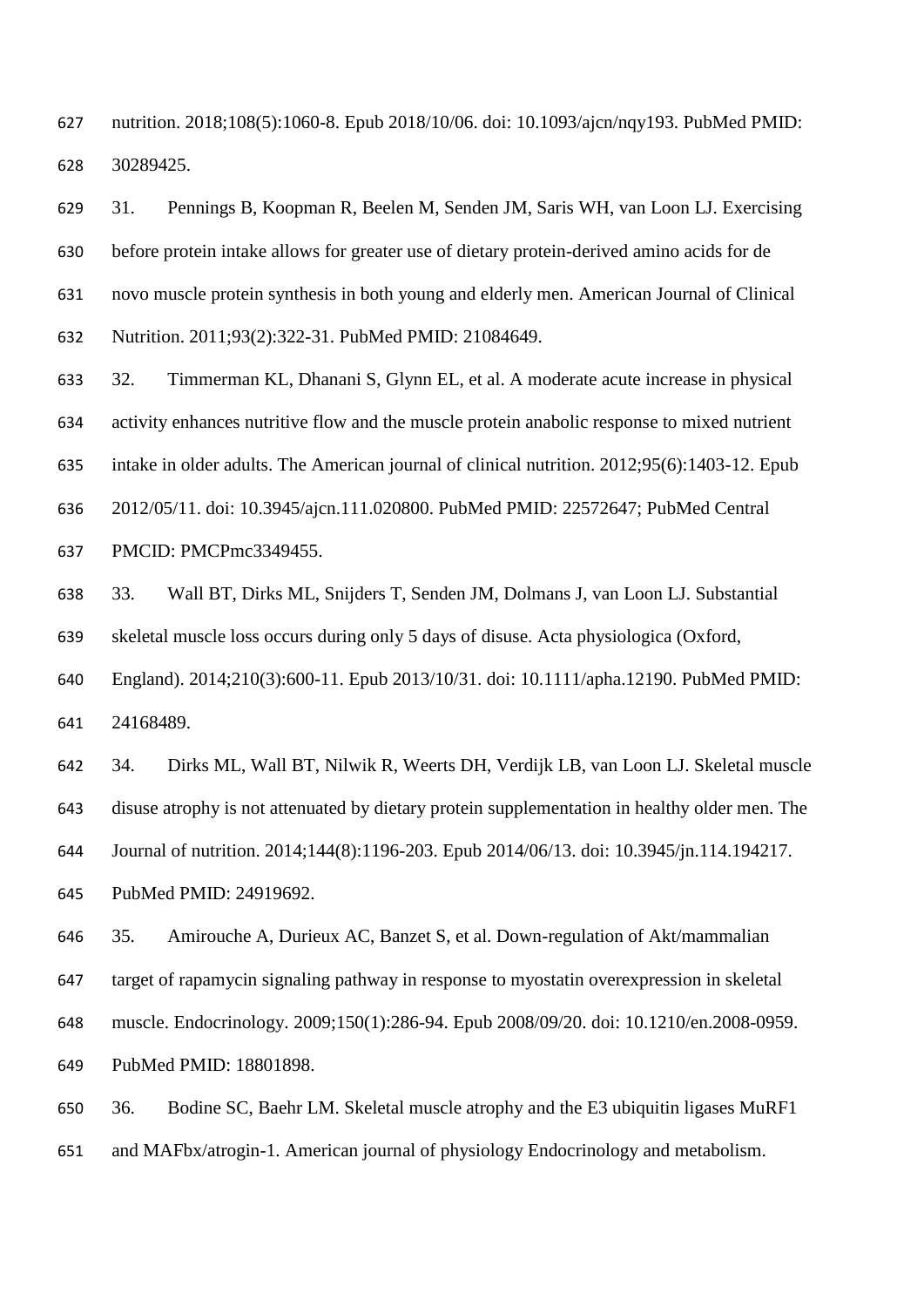- 2014;307(6):E469-84. Epub 2014/08/07. doi: 10.1152/ajpendo.00204.2014. PubMed PMID: 25096180; PubMed Central PMCID: PMCPMC4166716.
- 37. Lyden K, Keadle SK, Staudenmayer J, Braun B, Freedson PS. Discrete features of
- sedentary behavior impact cardiometabolic risk factors. Medicine and science in sports and
- exercise. 2015;47(5):1079-86. Epub 2014/09/10. doi: 10.1249/mss.0000000000000499.
- PubMed PMID: 25202848; PubMed Central PMCID: PMCPmc4362844.
- 38. Damas F, Phillips SM, Libardi CA, et al. Resistance training-induced changes in
- integrated myofibrillar protein synthesis are related to hypertrophy only after attenuation of
- muscle damage. The Journal of physiology. 2016;594(18):5209-22. Epub 2016/05/25. doi:
- 10.1113/jp272472. PubMed PMID: 27219125; PubMed Central PMCID: PMCPmc5023708.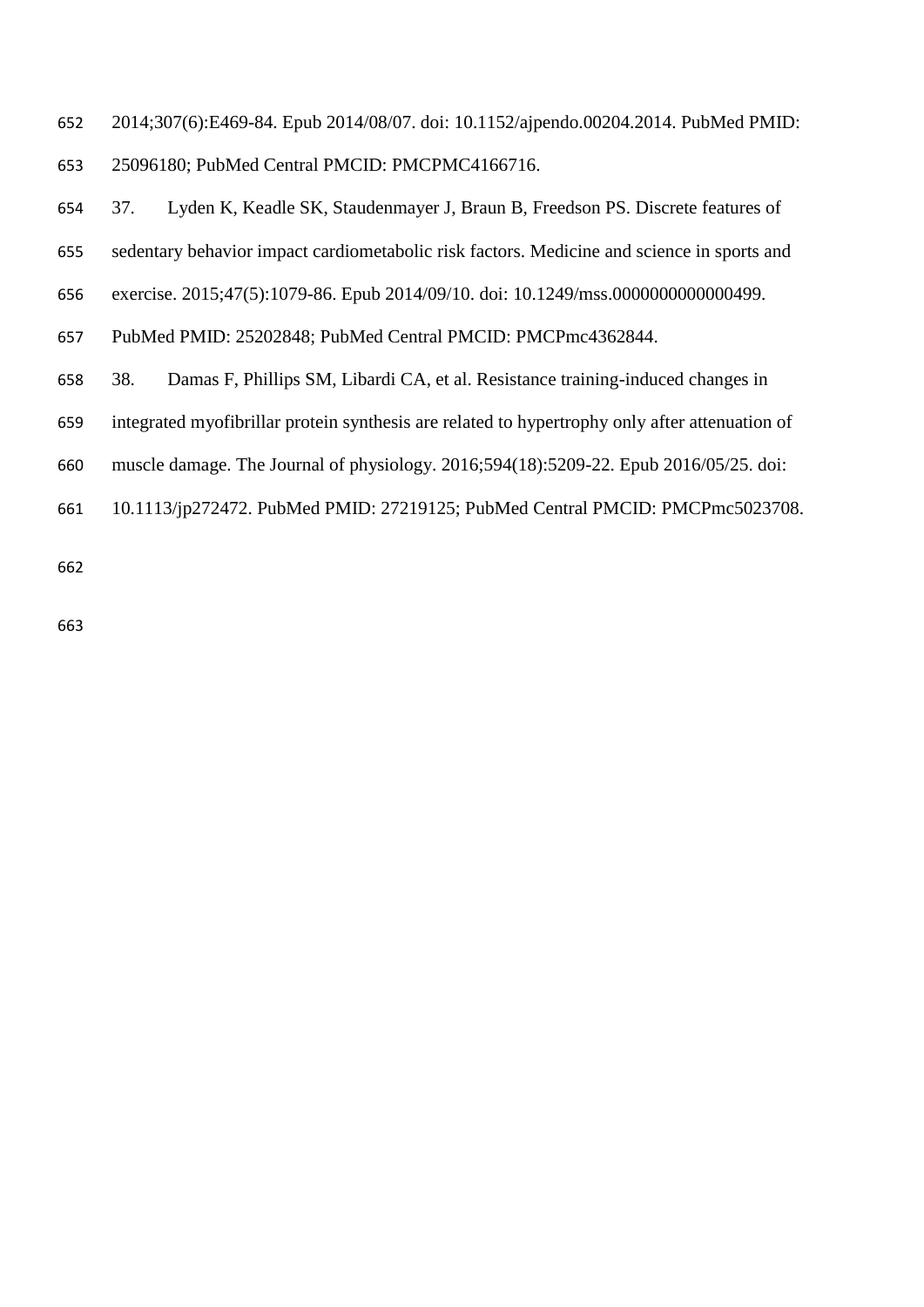| 664 |  |  | <b>Table 1.</b> Participant characteristics at baseline |  |
|-----|--|--|---------------------------------------------------------|--|
|-----|--|--|---------------------------------------------------------|--|

| Variable                              | Value           |
|---------------------------------------|-----------------|
| Age $(y)$                             | $22.2 \pm 2.2$  |
| Height (m)                            | $1.77 \pm 0.08$ |
| Body mass (kg)                        | $74.0 \pm 11.0$ |
| BMI ( $\text{kg}\cdot\text{m}^{-2}$ ) | $23.4 \pm 2.4$  |
| Body fat (%)                          | $18.6 \pm 3.2$  |
| Whole body FFM (kg)                   | $60.0 \pm 7.2$  |
| Leg FFM (kg)                          | $20.2 \pm 2.4$  |

665 Values are mean±SD. n=11. BMI, body mass index; FFM, fat-free mass.

666

667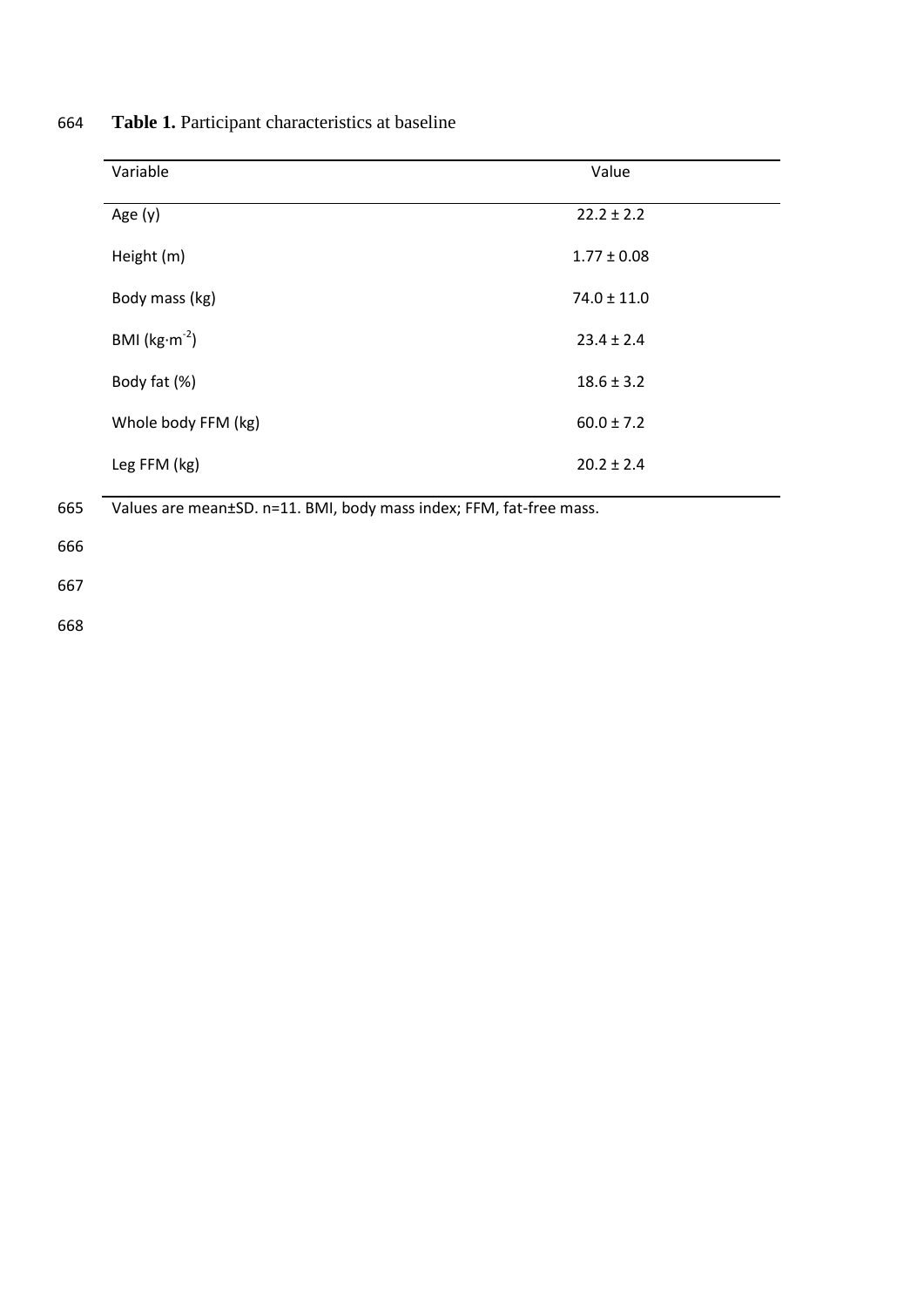| Variable                                      | <b>HPA</b>                                                                                | SR             |  |
|-----------------------------------------------|-------------------------------------------------------------------------------------------|----------------|--|
| Energy intake (kcal $\cdot$ d <sup>-1</sup> ) | $2625 \pm 732$                                                                            | $2380 \pm 864$ |  |
| Protein $(g \cdot kg^{-1} \cdot d^{-1})$      | $2.1\pm0.7$                                                                               | $1.8\pm0.6^*$  |  |
| Protein intake $(g \cdot d^{-1})$             | $156 \pm 51$                                                                              | $133 \pm 45*$  |  |
| Carbohydrate intake $(g \cdot d^{-1})$        | $297 \pm 142$                                                                             | $279 \pm 165$  |  |
| Fat intake $(g \cdot d^{-1})$                 | $83 \pm 34$                                                                               | $77 \pm 33$    |  |
| Protein (En%)                                 | $26 \pm 13$                                                                               | $24 \pm 12$    |  |
| Carbohydrate (En%)                            | $46 \pm 13$                                                                               | $46 \pm 12$    |  |
| Fat (En%)                                     | $28 \pm 9$                                                                                | $29 \pm 10$    |  |
|                                               | Values are mean±SD. n=11. *(P<0.01) indicates a significant difference between HPA and SR |                |  |
| conditions.                                   |                                                                                           |                |  |
|                                               |                                                                                           |                |  |
|                                               |                                                                                           |                |  |
|                                               |                                                                                           |                |  |
|                                               |                                                                                           |                |  |
|                                               |                                                                                           |                |  |
|                                               |                                                                                           |                |  |
|                                               |                                                                                           |                |  |
|                                               |                                                                                           |                |  |
|                                               |                                                                                           |                |  |
|                                               |                                                                                           |                |  |
|                                               |                                                                                           |                |  |
|                                               |                                                                                           |                |  |
|                                               |                                                                                           |                |  |
|                                               |                                                                                           |                |  |
|                                               |                                                                                           |                |  |
|                                               |                                                                                           |                |  |

669 **Table 2.** Dietary intake during habitual physical activity (HPA) and step reduction (SR)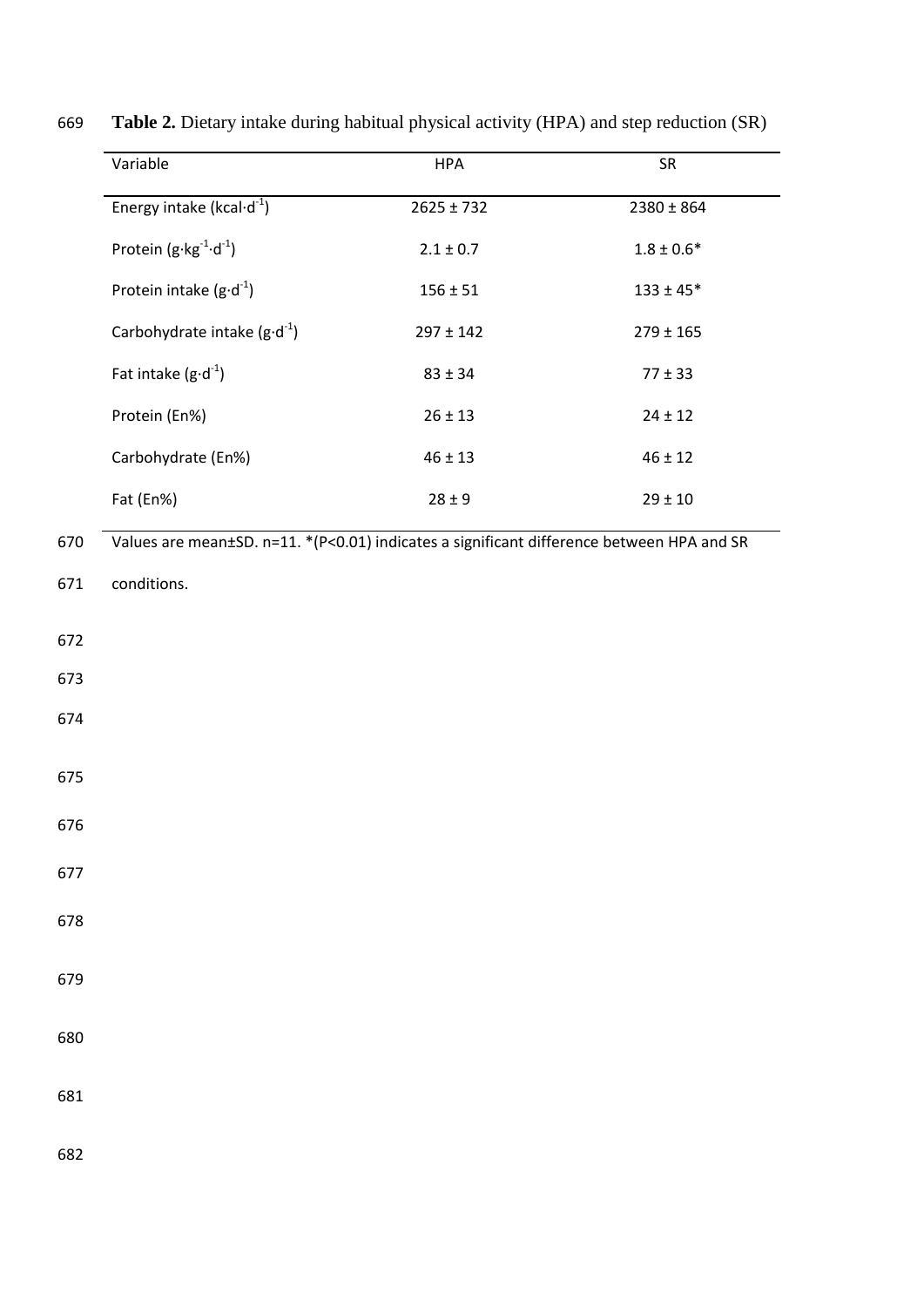#### **FIGURE HEADINGS**

#### **Figure 1.** Study overview.

 **Figure 2.** Plasma metabolite responses to an oral glucose tolerance test (OGTT) following 7 days of habitual physical activity (HPA) and 7 days of step reduction (SR) in young males (n=11). Data are mean±SD. A two-factor repeated measures ANOVA was performed for analysis of plasma glucose (A), insulin (C) and NEFA (E) responses to the OGTT. Plasma glucose (B) and insulin (D) area under the curve (AUC) and Matsuda index (F) were analysed using paired sample t-tests. A: significant main effect for time (P<0.001), \*P<0.01 compared to all other time points, †P<0.05 compared to 0 and 120 minutes, ‡P<0.05 compared to 120 minutes. B: no significant effect. C: significant condition x time interaction (P<0.01), \*P<0.05 compared with corresponding HPA value. D: \*P<0.01 compared with HPA. E: significant main effect for time (P<0.001), \*P<0.05 compared to all other time points, †P<0.001 compared to 60, 90 and 120 minutes, ‡P<0.05 compared to 90 minutes. F: \*P<0.01 compared with corresponding HPA value. 697 **Figure 3.** Body water <sup>2</sup>H enrichment and daily myofibrillar protein fractional synthesis rates (FSR) during 7 days of habitual physical activity (HPA) and 7 days of step reduction (SR) in 699 young males (n=11). Data are mean $\pm$ SD. Body water <sup>2</sup>H enrichment (A) was analysed using a one-factor repeated measures ANOVA. Myofibrillar protein FSR (B) was analysed using a 701 paired sample t-test. Body water <sup>2</sup>H enrichment remained in steady state for the duration of the study (P>0.05). \*(P<0.05) indicates a significant difference between HPA and SR

conditions.

 **Figure 4.** Skeletal muscle mRNA expression of muscle RING finger 1 (MuRF1; A) muscle atrophy F-box (MAFbx; B), myostatin (C), the mechanistic target of rapamycin (mTOR; D), ribosomal protein S6 kinase beta-1 (p70S6K; E), p53 (F), pyruvate dehydrogenase kinase 4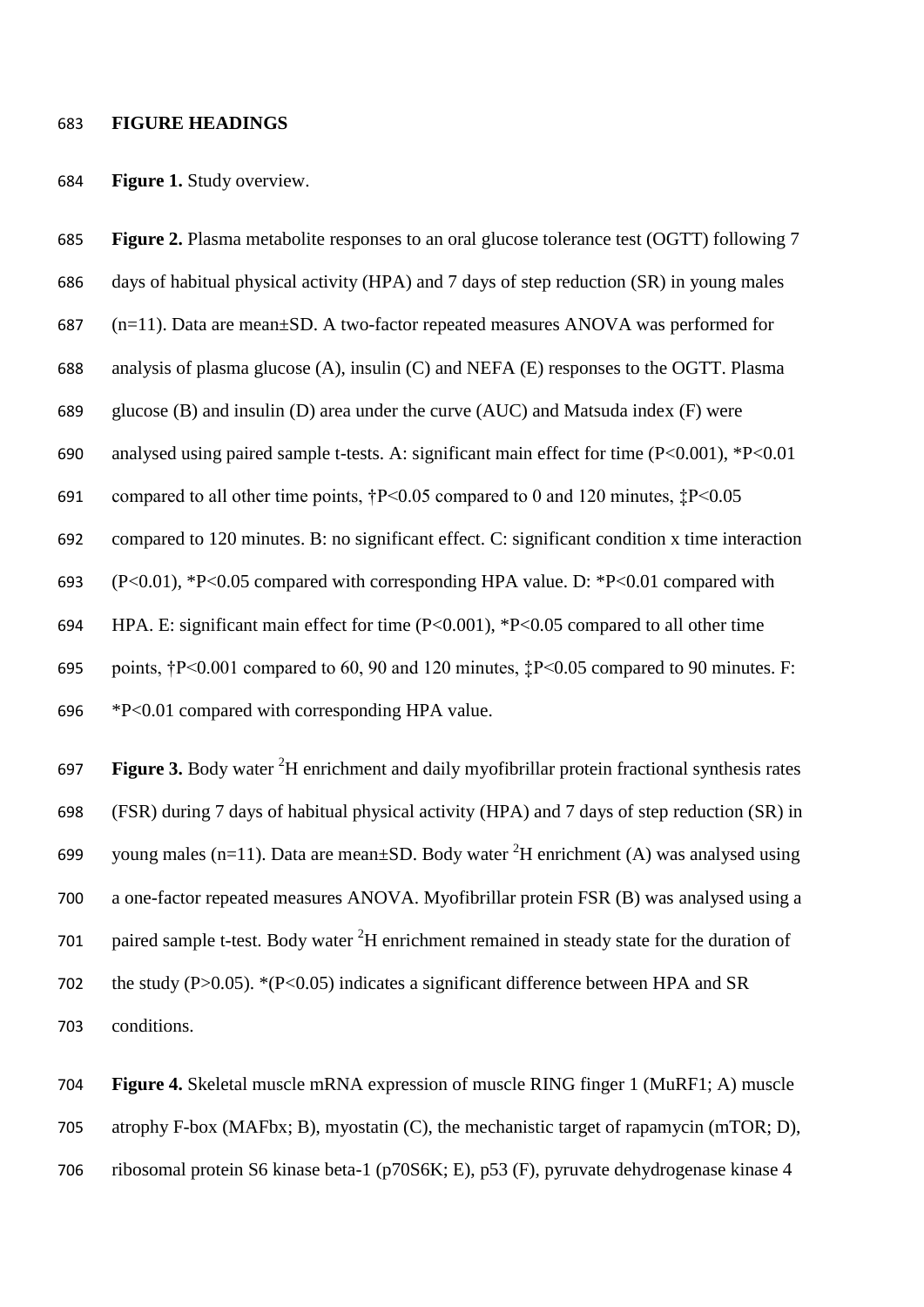| 707 | (PDK4; G) and peroxisome proliferator activated receptor gamma coactivator 1-alpha (PGC-      |
|-----|-----------------------------------------------------------------------------------------------|
| 708 | 1α; H) following 7 days of habitual physical activity (HPA) and 7 days of step reduction (SR) |
| 709 | in young males (n=10). Data are mean±SD. Data were analysed using paired sample t-tests.      |
| 710 | *(P<0.05) indicates a significant difference between HPA and SR conditions.                   |
| 711 |                                                                                               |
| 712 |                                                                                               |
| 713 |                                                                                               |
| 714 |                                                                                               |
|     |                                                                                               |
| 715 |                                                                                               |
| 716 |                                                                                               |
| 717 |                                                                                               |
| 718 |                                                                                               |
| 719 |                                                                                               |
| 720 |                                                                                               |
| 721 |                                                                                               |
| 722 |                                                                                               |
| 723 |                                                                                               |
| 724 |                                                                                               |
| 725 |                                                                                               |
| 726 |                                                                                               |
| 727 |                                                                                               |
| 728 |                                                                                               |
|     |                                                                                               |
| 729 |                                                                                               |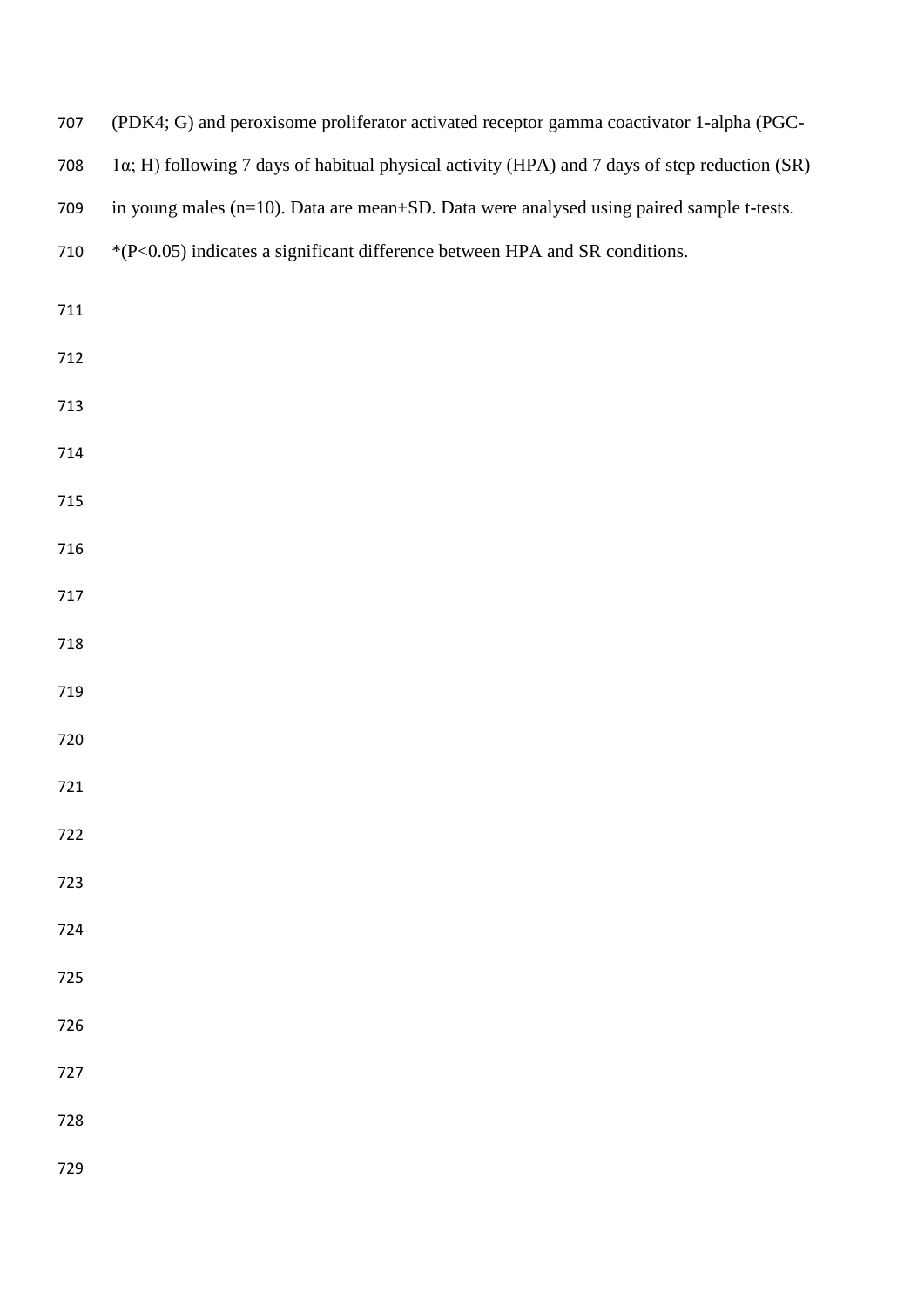# **Figure 1.**

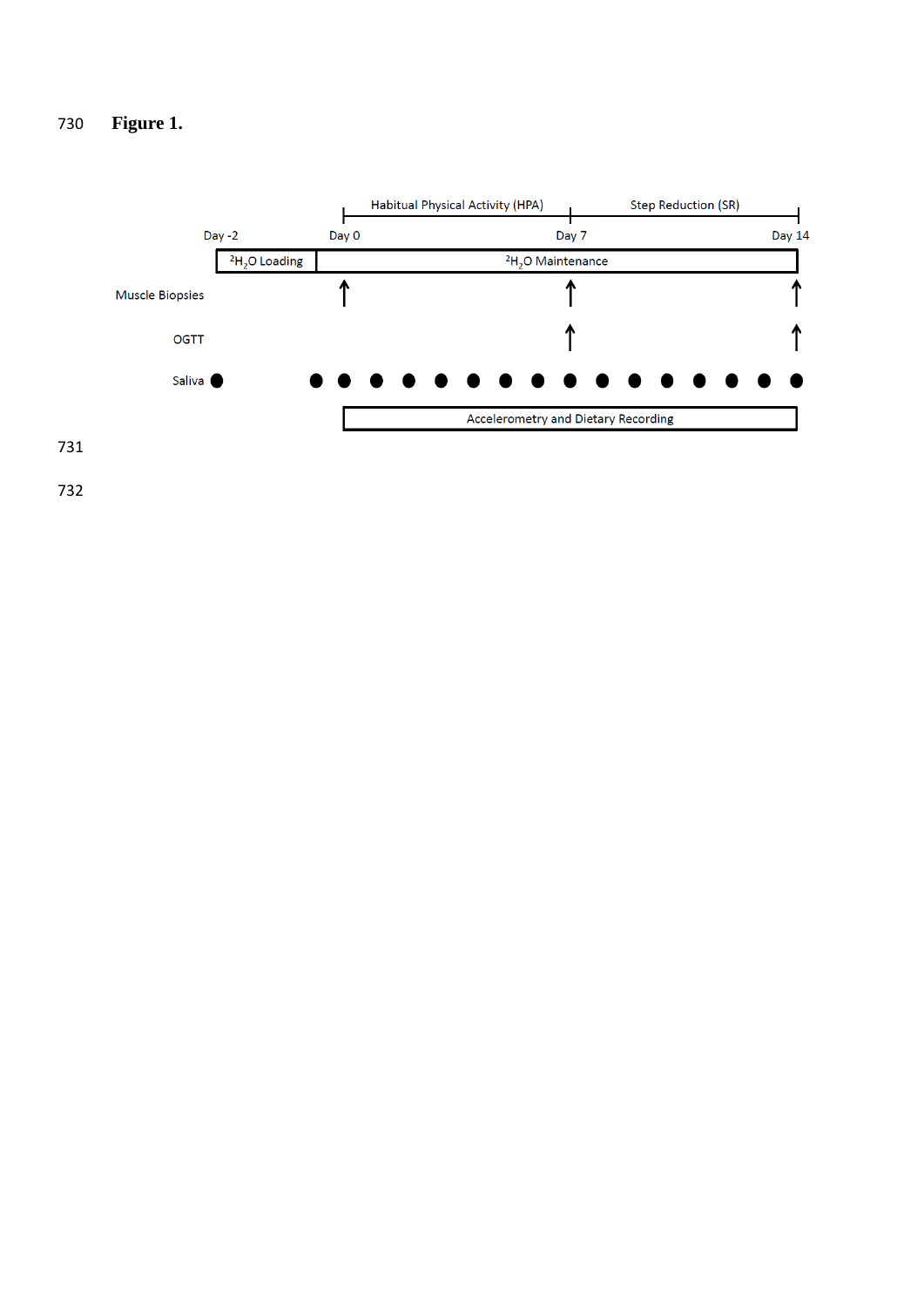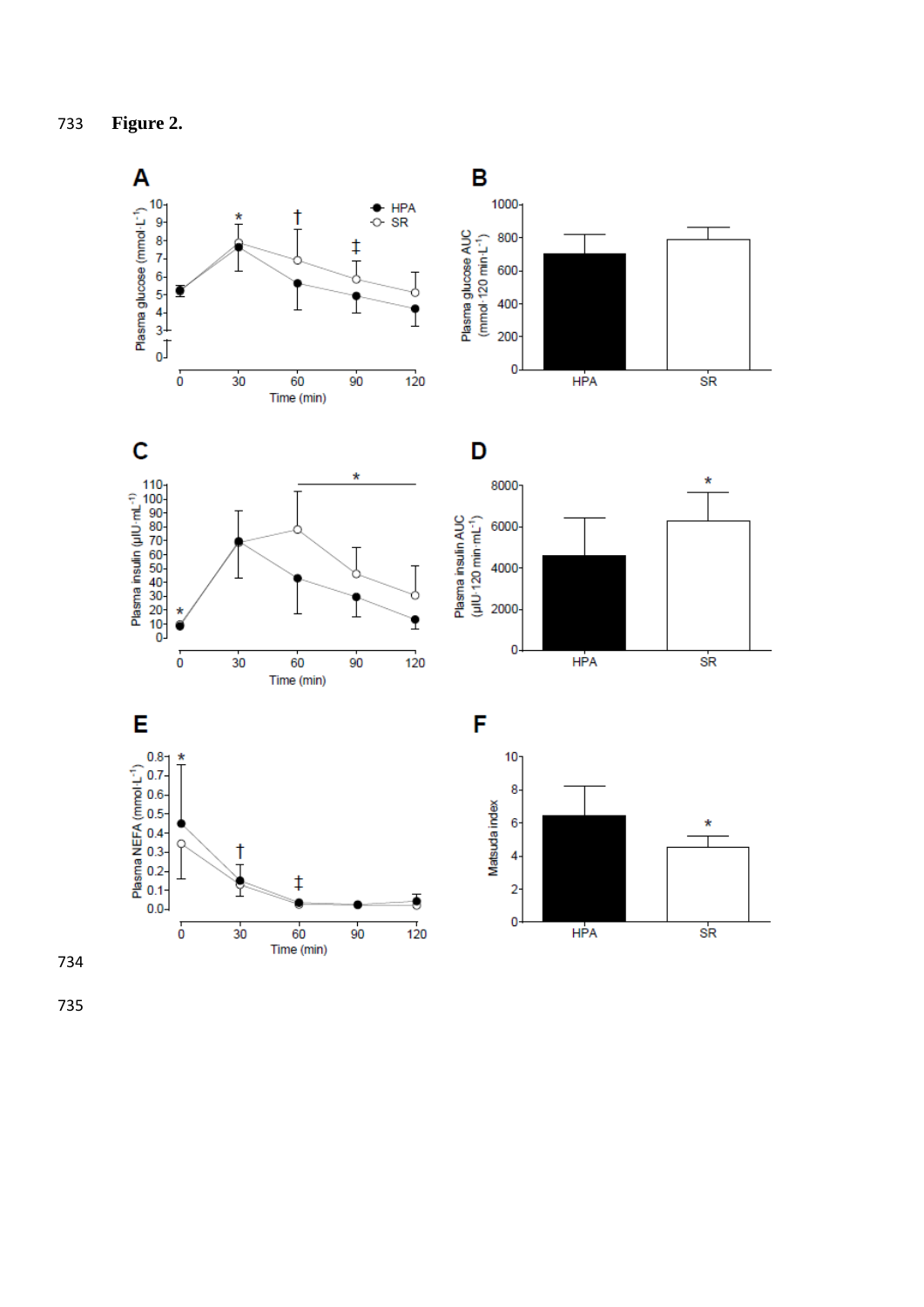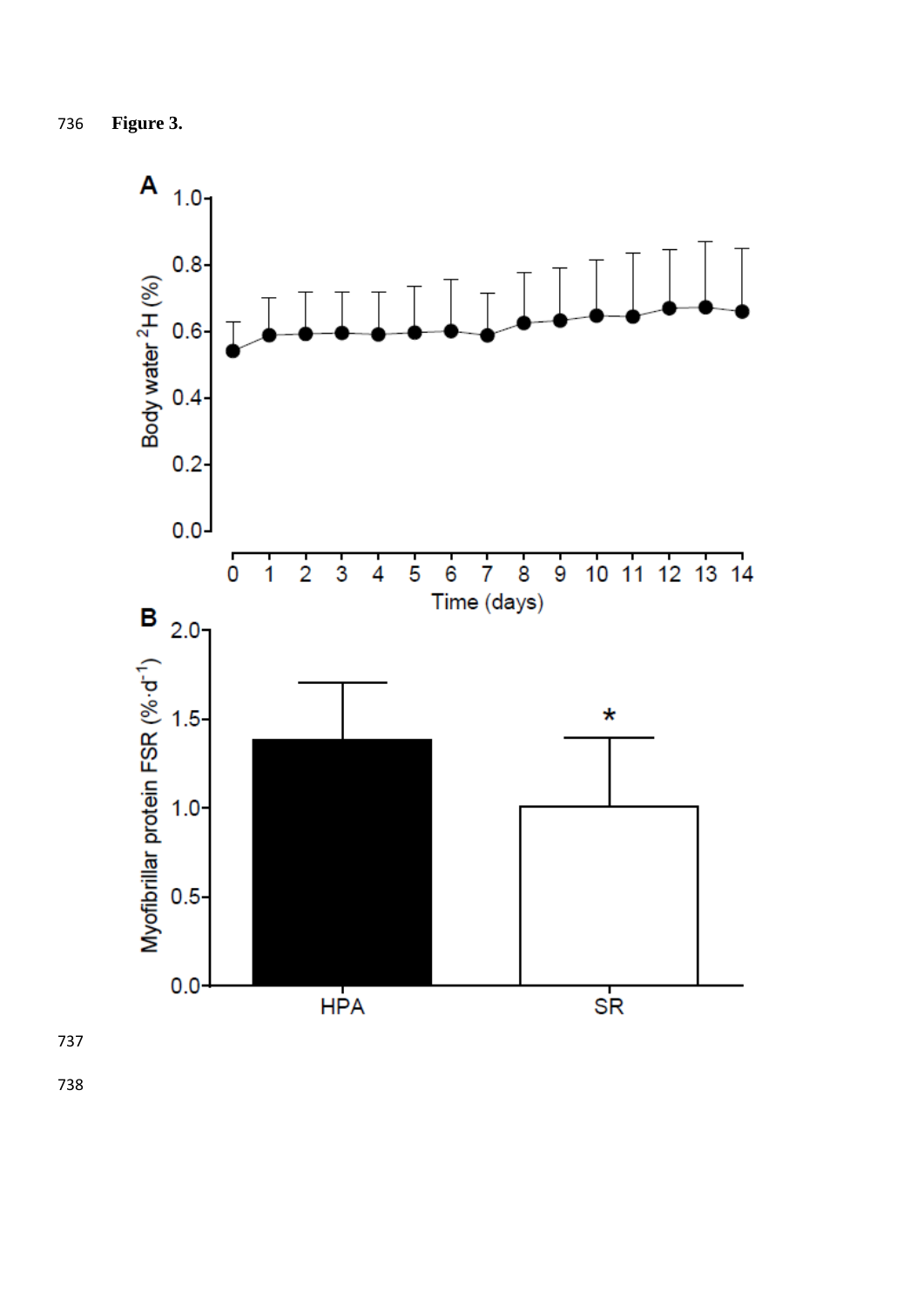